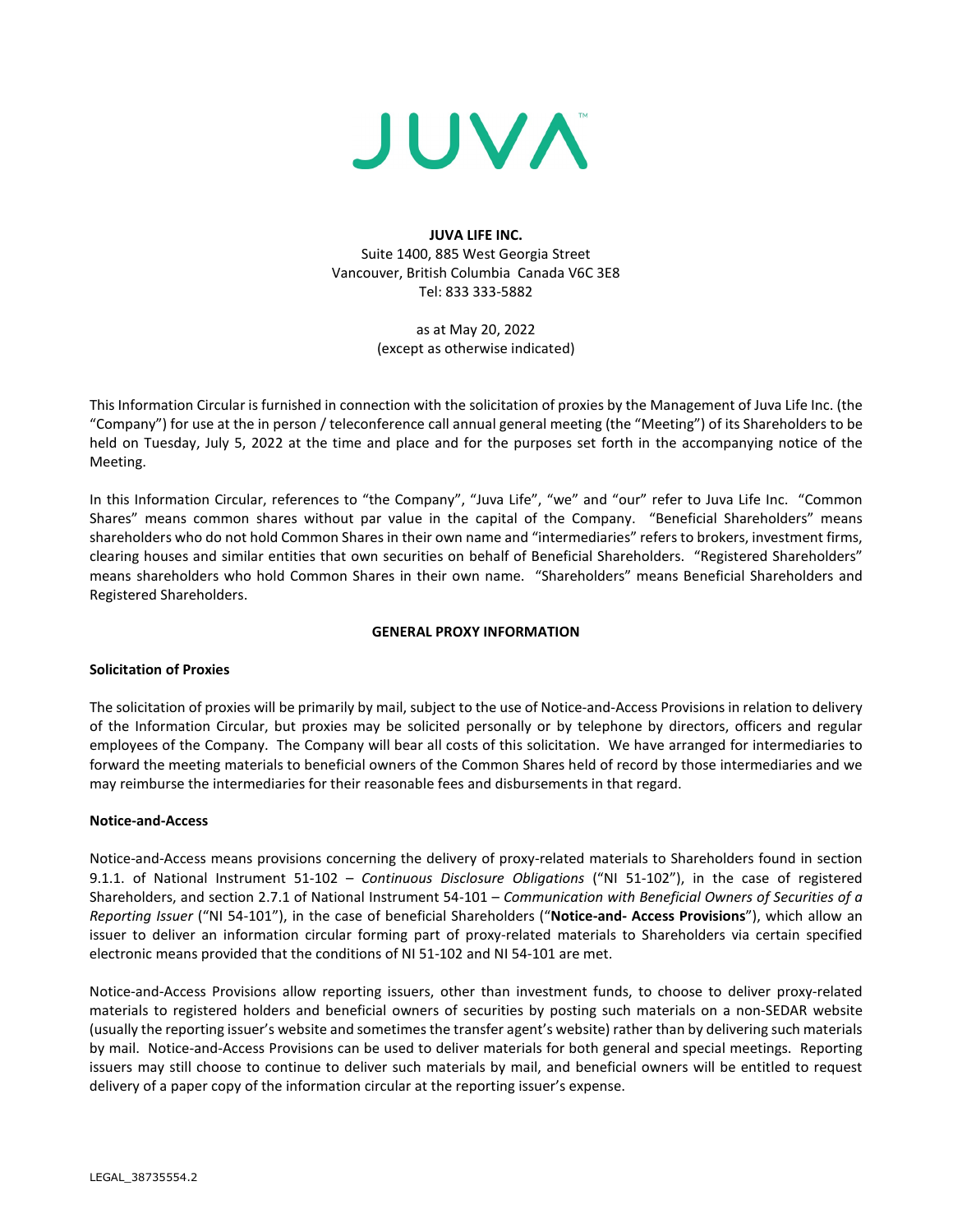Use of Notice-and-Access Provisions reduces paper, printing and mailing costs incurred by the issuer. In order for the Company to utilize Notice-and-Access Provisions the Company must send a notice to Shareholders, including Non-Registered Holders, indicating that the proxy-related materials have been posted and explaining how a Shareholder can access them or obtain from the Company, a paper copy of those materials. This Information Circular has been posted in full at<https://juvalife.com/investors/> and on SEDAR under the Company's SEDAR profile a[t www.sedar.com.](http://www.sedar.com/)

In order to use Notice-and-Access Provisions, a reporting issuer must set the record date for notice of the meeting to be on a date that is at least 40 days prior to the meeting in order to ensure there is sufficient time for the materials to be posted on the applicable website and other materials to be delivered to Shareholders. The requirements of that notice, which require the Company to provide basic information about the Meeting and the matters to be voted on, explain how a Shareholder can obtain a paper copy of the Information Circular and any related financial statements and related management discussion and analysis, and explain the Notice-and-Access Provisions process, have been built into the Notice of Meeting. The Notice of Meeting has been delivered to Shareholders by the Company, along with the applicable voting document (a form of Proxy in the case of registered Shareholders or a Voting Instruction Form in the case of Non-Registered Holders).

As the Company is a reporting issuer and has previously used the procedures following the Notice-and-Access Provisions for delivery of the annual meeting materials, it was not required to file a notification at least 25 days prior to the Record Date indicating its intent to use the Notice-and Access Provisions.

The Company will not rely upon the use of 'stratification'. Stratification occurs when a reporting issuer using Notice-and-Access Provisions provides a paper copy of the information circular with the notice to some Shareholders. In relation to the Meeting, all Shareholders will have received the required documentation under the Notice-and-Access Provisions and all documents required to vote in respect of all matters to be voted on at the Meeting. No Shareholder will receive a paper copy of the information circular from the Company or any intermediary unless such Shareholder specifically requests same.

The Company will pay intermediaries, including Broadridge Financial Solutions ("**Broadridge**"), to deliver proxy-related materials to NOBOs and OBOs.

Copies of this Information Circular, the Notice of Meeting, the Proxy and the annual financials (together "Proxy Materials"), are posted online a[thttps://juvalife.com/investors/](https://juvalife.com/investors/) and are filed on SEDAR under the Company's profile a[t www.sedar.com.](http://www.sedar.com/) Any Shareholder who wishes to receive a paper copy of the Circular may contact the Company through the Company's toll free number 1-833 333-5882; or send an email to [inquiries@juvalife.com](mailto:inquiries@juvalife.com) providing your name and mailing address. A Shareholder may also use the toll-free number noted above to obtain additional information about the Notice-and-Access Provisions.

In order to allow for reasonable time for a Shareholder to receive and review a paper copy of the Information Circular and submit their vote prior to **10:00 am (Pacific Time) on Thursday, June 30, 2022** (the "**Proxy Deadline**"), any Shareholder wishing to request a paper copy of the Information Circular as described above, should ensure such request is received by **Monday, June 20, 2022.** Under Notice-and-Access Provisions, Proxy Materials will be available for viewing for up to 1 year from the date of posting and a paper copy of the materials can be requested at any time during this period. All Shareholders may call 1-833 333-5882 (toll-free) in order to obtain additional information relating to the Notice-and-Access Provisions or to obtain a paper copy of the Information Circular, up to and including the date of the Meeting, including any adjournment of the Meeting.

# **Appointment of Proxyholders**

The individuals named in the accompanying form of proxy (the "Proxy") are directors and/or officers of the Company. If you are a Shareholder entitled to vote at the Meeting, you have the right to appoint a person or company other than either of the persons designated in the Proxy, who need not be a Shareholder, to attend and act for you and on your behalf at the Meeting. You may do so either by inserting the name of that other person in the blank space provided in the Proxy or by completing and delivering another suitable form of proxy.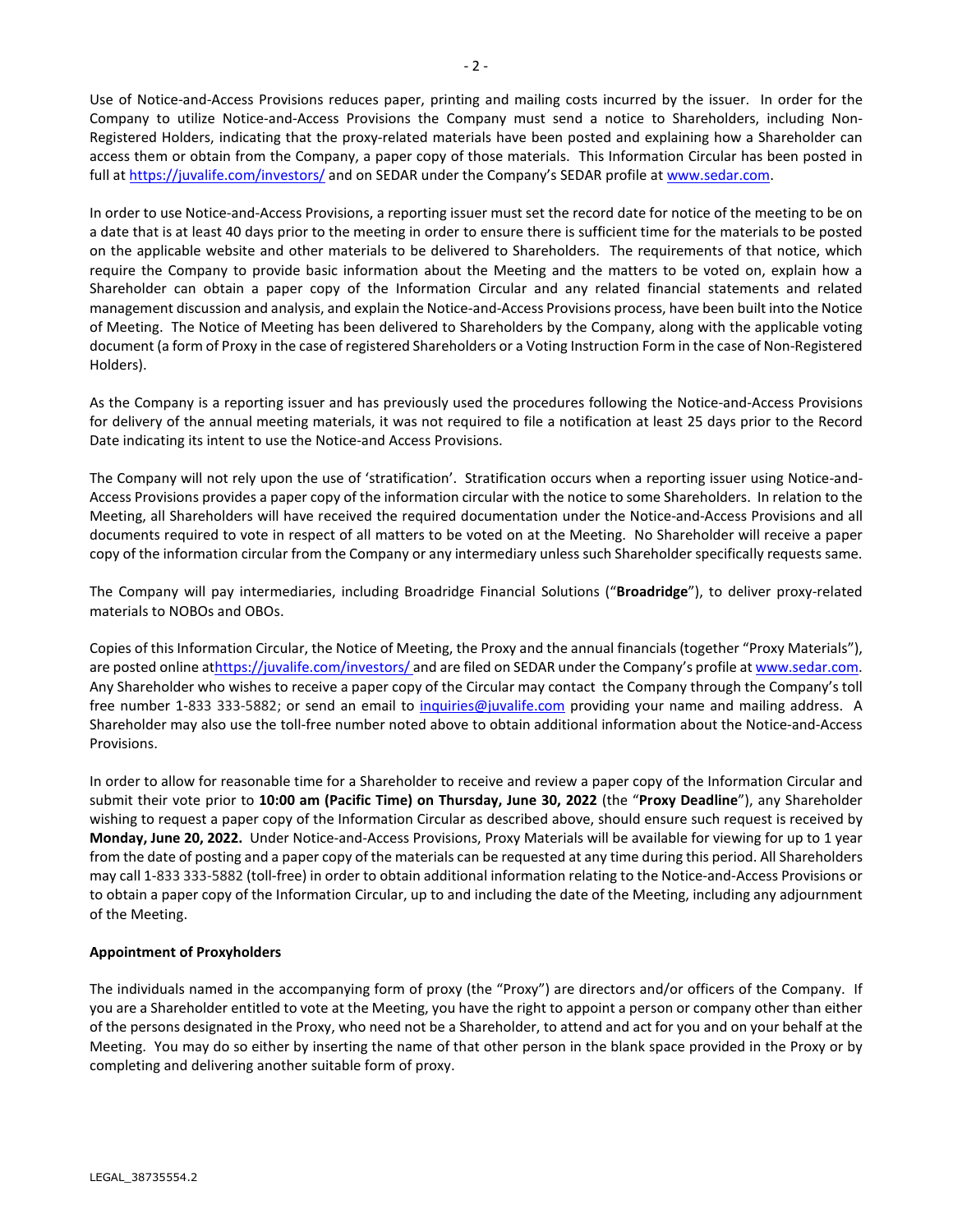# **Voting by Proxyholder**

The persons named in the Proxy will vote or withhold from voting the Common Shares represented thereby in accordance with your instructions on any ballot that may be called for. If you specify a choice with respect to any matter to be acted upon, your Common Shares will be voted accordingly. The Proxy confers discretionary authority on the persons named therein with respect to:

- (a) each matter or group of matters identified therein for which a choice is not specified, other than the appointment of an auditor and the election of directors;
- (b) any amendment to or variation of any matter identified therein; and
- (c) any other matter that properly comes before the Meeting.

In respect of a matter for which a choice is not specified in the Proxy, the persons named in the Proxy will vote the Common Shares represented by the Proxy for the approval of such matter.

# **Registered Shareholders**

Registered Shareholders may wish to vote by proxy whether or not they are able to attend the Meeting in person. Registered Shareholders may choose one of the following options to submit their proxy:

- (a) complete, date and sign the Proxy and return it to the Company's transfer agent, Olympia Trust Company ("**Olympia**"), by fax at (403) 668-8307, or by mail to PO Box 128, STN M, Calgary, AB T2P 2H6 or by hand delivery at #1900, 925 West Georgia Street, Vancouver, British Columbia Canada V6C 3L2; or
- (b) use the internet through the website of the Company's transfer agent at [https://css.olympiatrust.com/pxlogin.](https://css.olympiatrust.com/pxlogin) Registered Shareholders must follow the instructions that appear on the screen and refer to the enclosed proxy form for the holder's account number and the control number.

**In all cases the Registered Shareholder must ensure the proxy is received at least 48 hours (excluding Saturdays, Sundays and statutory holidays) before the Meeting or the adjournment thereof at which the proxy is to be used.**

# **Beneficial Shareholders**

**The following information is of significant importance to Shareholders who do not hold Common Shares in their own name.** Beneficial Shareholders should note that the only proxies that can be recognized and acted upon at the Meeting are those deposited by Registered Shareholders (those whose names appear on the records of the Company as the registered holders of Common Shares) or as set out in the following disclosure.

If Common Shares are listed in an account statement provided to a Shareholder by a broker, then in almost all cases those Common Shares will not be registered in the Shareholder's name on the records of the Company. Such Common Shares will more likely be registered under the names of the Shareholder's broker or an agent of that broker (an "intermediary"). In the United States, the vast majority of such Common Shares are registered under the name of Cede & Co. as nominee for The Depository Trust Company (which acts as depositary for many U.S. brokerage firms and custodian banks), and in Canada, under the name of CDS & Co. (the registration name for The Canadian Depository for Securities Limited, which acts as nominee for many Canadian brokerage firms).

Intermediaries are required to seek voting instructions from Beneficial Shareholders in advance of meetings of Shareholders. Every intermediary has its own mailing procedures and provides its own return instructions to clients.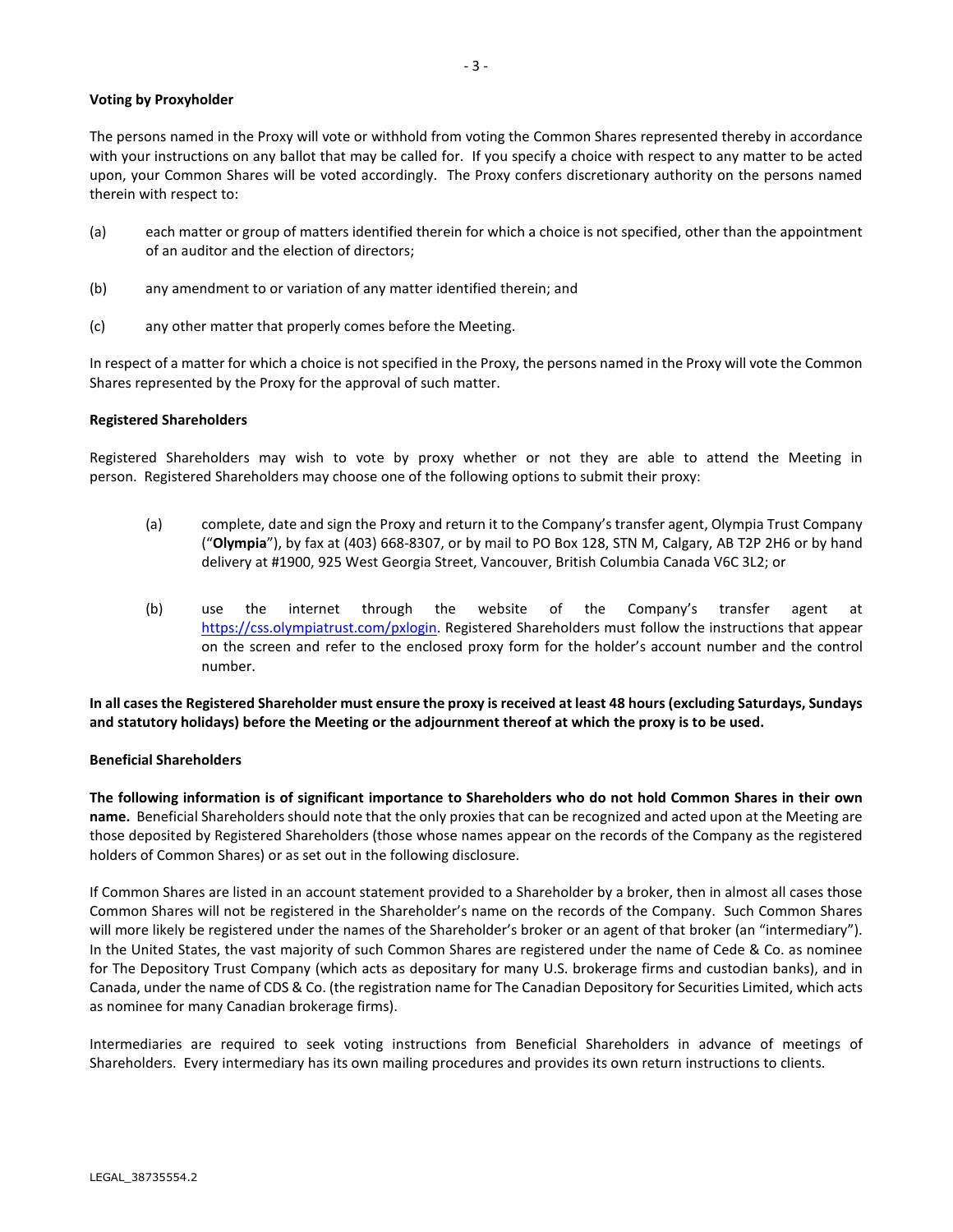There are two kinds of Beneficial owners – those who object to their name being made known to the issuers of securities which they own (called "OBOS" for Objecting Beneficial Owners) and those who do not object to the issuers of the securities they own knowing who they are (called "NOBOs" for Non-Objecting Beneficial Owners).

These securityholder materials are being sent to both registered and non-registered owners of the securities of the Company utilizing the Notice-and-Access Provisions. The Company has asked Broadridge to send the Meeting Notice and Access materials to NOBO holders. Please return your VIF as specified in the request for voting instructions that was sent to you.

Beneficial Shareholders who are OBOs should follow the instructions of their intermediary carefully to ensure that their Common Shares are voted at the Meeting.

The form of proxy supplied to you by your broker will be similar to the proxy provided to Registered Shareholders by the Company. However, its purpose is limited to instructing the intermediary on how to vote your Common Shares on your behalf. Most brokers now delegate responsibility for obtaining instructions from clients to Broadridge Financial Solutions, Inc. ("Broadridge") in the United States and in Canada. Broadridge mails a VIF in lieu of a proxy provided by the Company. The VIF will name the same persons as the Company's Proxy to represent your Common Shares at the Meeting. You have the right to appoint a person (who need not be a Beneficial Shareholder of the Company), other than any of the persons designated in the VIF, to represent your Common Shares at the Meeting, and that person may be you. To exercise this right, you should insert the name of the desired representative (which may be yourself) in the blank space provided in the VIF. The completed VIF must then be returned to Broadridge by mail or facsimile or given to Broadridge by phone or over the internet, in accordance with Broadridge's instructions. Broadridge then tabulates the results of all instructions received and provides appropriate instructions respecting the voting of Common Shares to be represented at the Meeting, and the appointment of any Shareholder's representative. **If you receive a VIF from Broadridge, the VIF must be completed and returned to Broadridge, in accordance with its instructions, well in advance of the Meeting in order to have your Common Shares voted at the Meeting and to vote your Common Shares at the Meeting.**

# **Revocation of Proxies**

In addition to revocation in any other manner permitted by law, a registered shareholder who has given a proxy may revoke it by:

- (a) executing a proxy bearing a later date or by executing a valid notice of revocation, either of the foregoing to be executed by the registered shareholder or the registered shareholder's authorized attorney in writing, or, if the shareholder is a corporation, under its corporate seal by an officer or attorney duly authorized, and by delivering the proxy bearing a later date to Olympia or at the address of the registered office of the Company at 1500 Royal Centre, 1055 West Georgia Street, P.O. Box 11117, Vancouver, British Columbia, V6E 4N7, at any time up to and including the last business day that precedes the day of the Meeting or, if the Meeting is adjourned, the last business day that precedes any reconvening thereof, or to the chairman of the Meeting on the day of the Meeting or any reconvening thereof, or in any other manner provided by law, or
- (b) personally attending the Meeting and voting the registered shareholder's Common Shares.

A revocation of a proxy will not affect a matter on which a vote is taken before the revocation.

# **Notice to United States Shareholders**

The solicitation of proxiesis not subject to the requirements of Section 14(a) of the U.S. Exchange Act by virtue of an exemption applicable to proxy solicitations by foreign private issuers as defined in Rule 3b-4 of the U.S. Exchange Act. Accordingly, this Circular has been prepared in accordance with applicable Canadian disclosure requirements. Residents of the United States should be aware that such requirements differ from those of the United States applicable to proxy statements under the U.S. Exchange Act.

This document does not address any income tax consequences of the disposition of the Company's shares by shareholders. Shareholdersin a jurisdiction outside of Canada should be aware that the disposition of shares by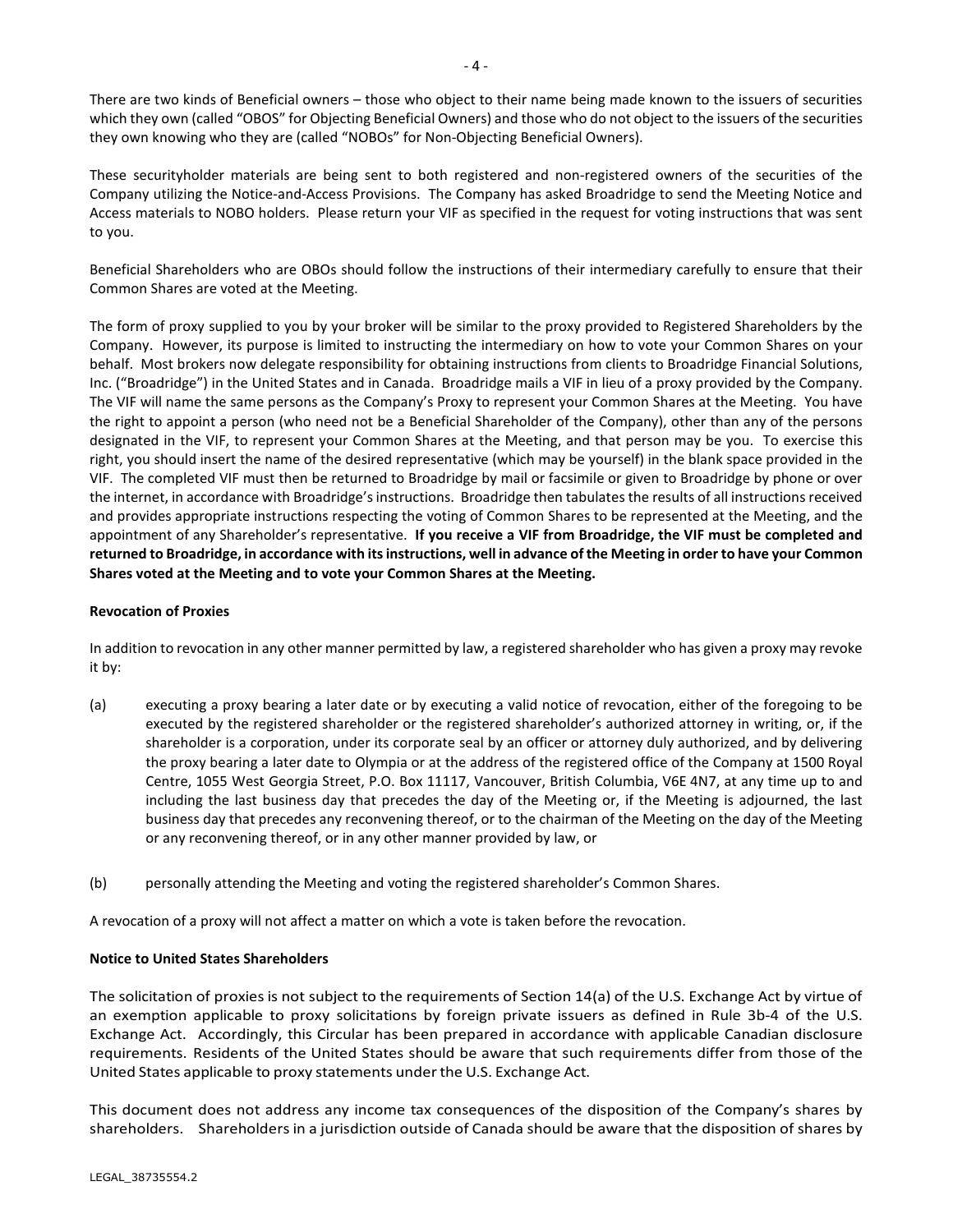Any information concerning any properties and operations of the Company has been prepared in accordance with Canadian standards under applicable Canadian securities laws, and may not be comparable to similar information for United States companies.

Financial statements included or incorporated by reference herein have been prepared in accordance with International Financial Reporting Standards, as issued by the International Accounting Standards Board, and are subject to auditing and auditor independence standards in Canada. Such consequences for the Company Shareholders who are resident in, or citizens of, the United States may not be described fully in this Circular.

The enforcement by the Company Shareholders of civil liabilities under the United States federal securities laws may be affected adversely by the fact that the Company is incorporated or organized under the laws of a foreign country, that some or all of their officers and directors and the experts named herein are residents of a foreign country and that the major assets of the Company are located outside the United States.

# **INTEREST OF CERTAIN PERSONS OR COMPANIES IN MATTERS TO BE ACTED UPON**

No director or executive officer of the Company, or any person who has held such a position since the beginning of the last completed financial year end of the Company, nor any nominee for election as a director of the Company, nor any associate or affiliate of the foregoing persons, has any substantial or material interest, direct or indirect, by way of beneficial ownership of securities or otherwise, in any matter to be acted on at the Meeting other than the election of directors, the appointment of the auditor and as may be set out herein.

# **VOTING SECURITIES AND PRINCIPAL HOLDERS OF VOTING SECURITIES**

The board of directors (the "Board") of the Company has fixed May 20, 2022 as the record date (the "Record Date") for determination of persons entitled to receive notice of the Meeting. Only Shareholders of record at the close of business on the Record Date who either attend the Meeting personally or complete, sign and deliver a form of proxy in the manner and subject to the provisions described above will be entitled to vote or to have their Common Shares voted at the Meeting.

The authorized capital of the Company consists of an unlimited number of Common Shares, without par value, and without Special Rights and Restrictions attached. As of May 20, 2022, there were 164,016,223 Common Shares issued and outstanding, each carrying the right to one vote. No group of Shareholders has the right to elect a specified number of directors, nor are there cumulative or similar voting rights attached to the Common Shares.

To the knowledge of the directors and executive officers of the Company, there is no person or Company who beneficially owned, directly or indirectly, or exercised control or direction over Common Shares carrying more than 10% of the voting rights attached to all outstanding Common Shares of the Company as at the Record Date, except for the following person/company:

| <b>Shareholder Name</b> | Number of Common Shares Held(1) | <b>Percentage of Issued Common Shares</b> |
|-------------------------|---------------------------------|-------------------------------------------|
| Douglas Chloupek        | $35,923,477^{(2)}$              | 21.9%                                     |

*Notes:*

(1) The information as to shareholdings has been obtained from the transfer agent, the shareholder(s) and from SEDI filings.

(2) 12,508,462 of these shares are held in escrow.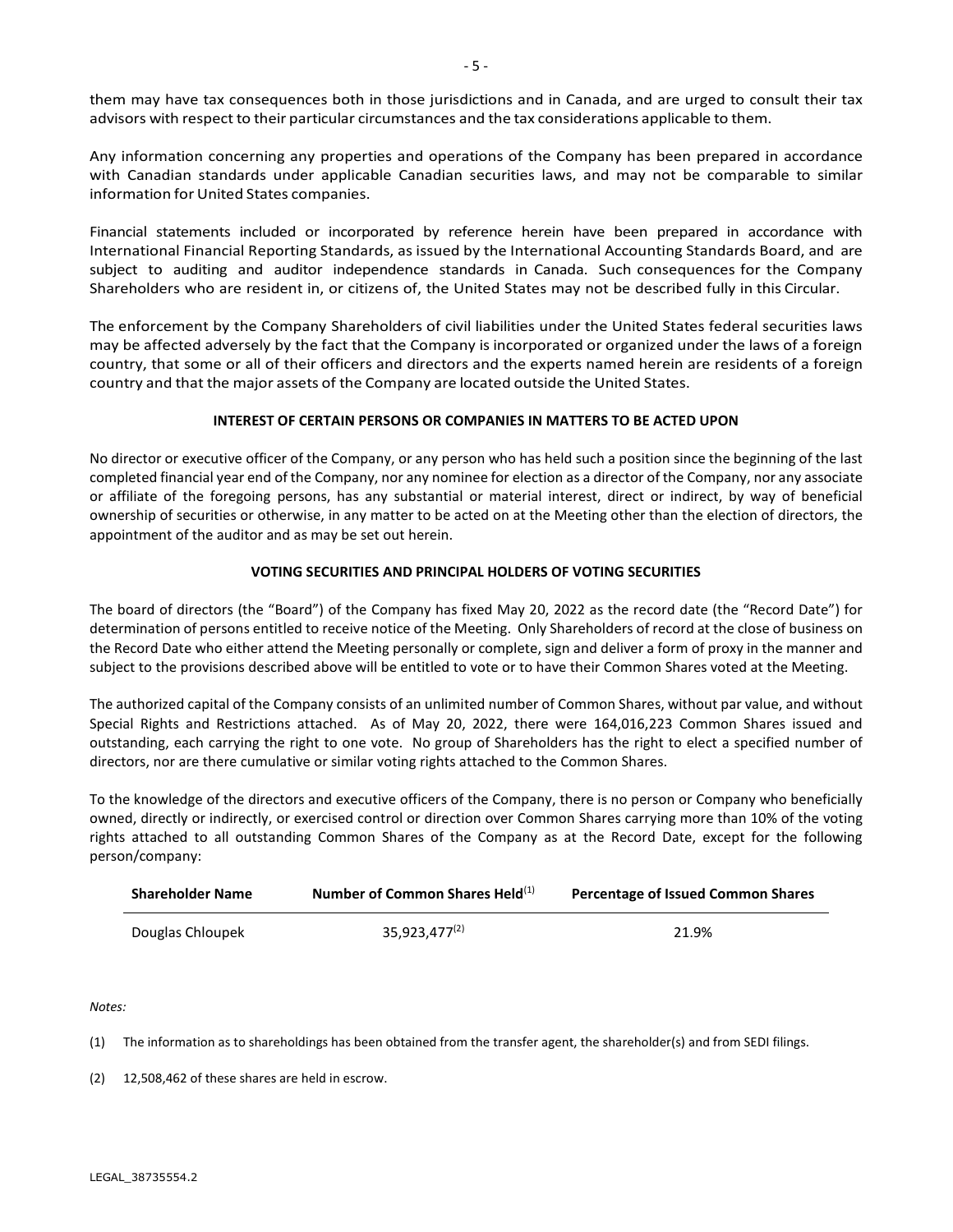### *About Juva Life Inc. and Juva Life Inc. Subsidiaries*

# *Juva Life Inc.*

Juva Life Inc. was incorporated under the *Business Corporations Act* (British Columbia) on April 3, 2019. The Company's common shares commenced trading on the Canadian Securities Exchange (the "CSE") on November 17, 2020 under stock symbol "JUVA". The Company is also listed on the OTCQB under stock symbol "JUVAF", and on the Frankfurt Stock Exchange under stock symbol "4VV".

The principal planned business of the Company is to own, and operate various cannabis businesses in the state of California. From in-house research, cultivation, manufacturing, retail, and delivery services, Juva employs state of the art tools in discovery, development, and data science to identify new molecular profiles for major unmet medical needs.

### *Juva Life Inc. Subsidiary companies*

Juva Life is vertically integrated and consists of six divisions: Juva Cultivation, Juva Research, Juva Manufacturing, Juva Distribution, Juva Retail, and Juva Delivery. Each division plays a crucial role in their overall goal of helping people feel better.

Juva Cultivation focuses on cultivating and distributing high quality cannabis to medical and recreational cannabis users in the State of California via licensed cannabis retailers. Through its subsidiary, Precision Apothecary Inc., Juva has acquired the rights to the Frosted Flowers cannabis brand. Frosted Flowers has an extensive catalogue of proprietary bred genetics and is most well-known for its three signature cannabis strains: Silver Haze, Maple Wreck and Sumatra Kush. The Company is looking to reintroduce its own brand under the Frosted Flower umbrella in 2022. Additionally, the company has 11,000 sf of greenhouse space at its Hayward facility. Both locations are designed to allow for contract cultivation in addition to Juva's in-house use.

Juva Retail is a network of retail cannabis facilities that serves the San Francisco Bay Area and other areas within the State of California where the business is compliant with applicable local laws. Juva Retail intends to operate as a combination of non-storefront retail delivery businesses, and a strategic storefront brick and mortar cannabis retail facility in Redwood City Ca. The Company currently has two approved delivery permits in the State of California, one in the City of Stockton and one in the City of Redwood City, California. The Company previously had two microbusiness permit applications pending for adjacent properties in Hayward California (the "Hayward Facilities"). However, Hayward agreed to consider the two separately leased properties as one and approved them jointly under a single permit in September 2019. Once approved by the State, Juva will have a retail storefront as part of its microbusiness permit in Hayward along with another delivery business.

Juva Research will research and develop "precision cannabis" products to deliver the right medicine to the right patient at the right time. The Company is developing intellectual property and secure patent protection for each of its proprietary discoveries. Through Juva Research, the Company is engaging in research that will help with the following: developing intellectual property, research registries and patent formulations in areas of chronic pain, sleeplessness, poor appetite, anxiety, menopausal symptoms, neuropathic pain, nausea and inflammation; conducting Institutional Review Board approved patient research investigations; and testing and verifying product integrity through a network of doctors, clinics. The Company currently intends to develop and market products solely in the State of California under applicable state and local laws and regulations. The Company's planned activities do not currently involve interstate commerce, and therefore are not currently subject to prior approval requirements of the United States Food and Drug Administration (the "FDA"). If any of the Company's products and development activities become subject to federal drug approval processes and the Company decides to seek federal approval, the Company may need to comply with the drug research, approval and registration processes and requirements of the FDA and the United States Drug Enforcement Agency (the "DEA") for drugs developed and marketed on a national scale in the United States. If the Company decides to seek FDA and/or DEA approval or registration for any of its future cannabis-based products, there is no guarantee that the Company would be successful in obtaining such approvals or registrations.

Juva Manufacturing will create Juva branded and white-label products for other recreational and medical-related cannabis companies.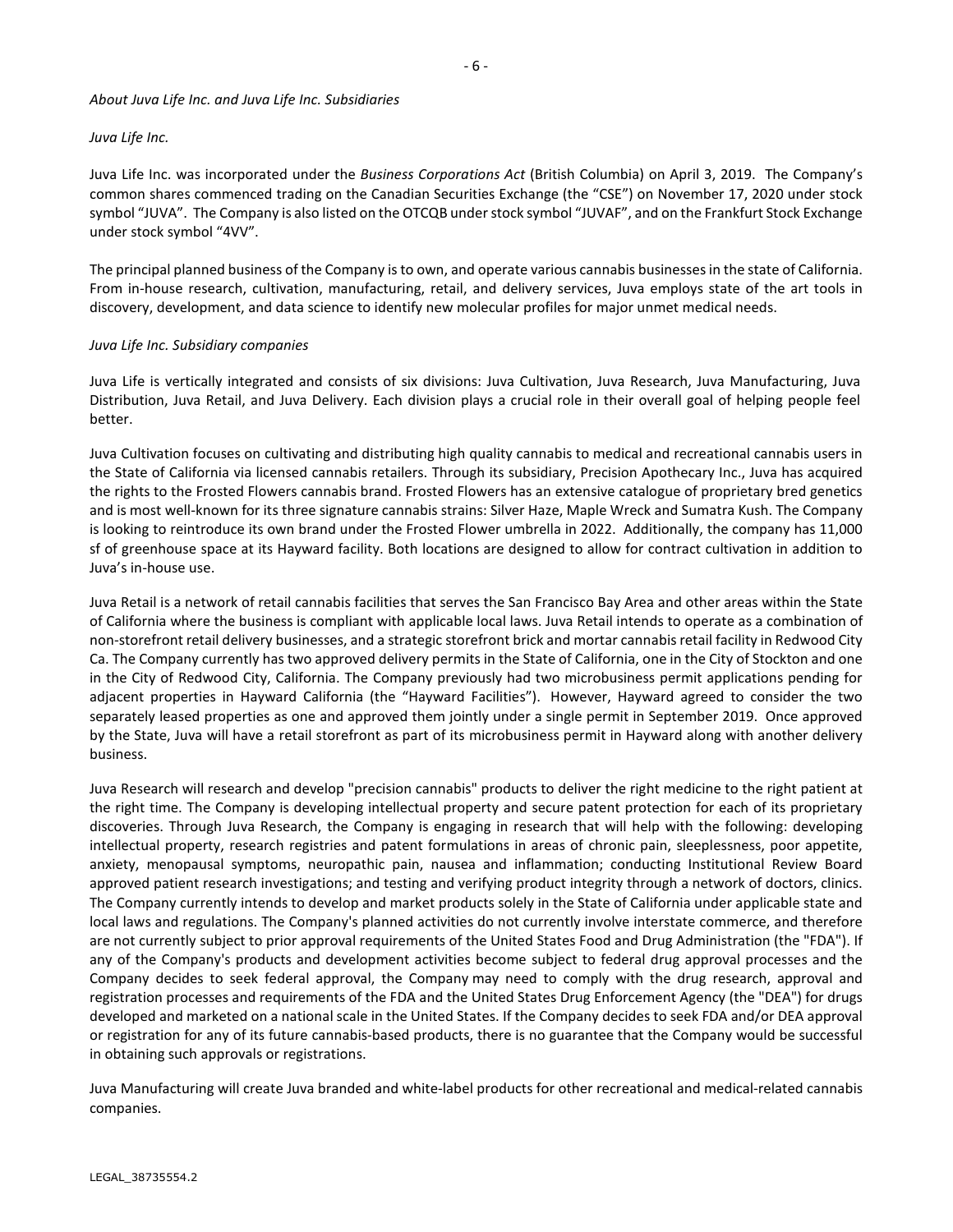The Company is limited in how it can market its products, and while the research may be promising in terms of effectiveness and safety in treating these conditions, the Company will need to comply with applicable state and local laws and regulations, and the requirements of the FDA and DEA. The Company intends to leverage its brand development and marketing expertise to select products that will expand its shelf space and customer reach, as permitted under current cannabis regulations in California. Although the Company initially plans to research, develop and market products on an intrastate basis that meet state and local regulatory requirements in California, if the Company's business transitions into interstate commerce in the future, the Juva Labs business may involve development and sale of cannabis-based products that will require FDA and/or DEA approval and/or registration. If the FDA determines that a new drug approval is needed for any of the Company's products, the Company would need to proceed through the New Drug Application ("NDA") process or modify its activities to comply with FDA requirements. Even if the Company were to submit an Investigational New Drug Application ("IND") and NDA for FDA approval, there is no guarantee that the FDA would grant approval for all or event any of the cited indications.

# **FINANCIAL STATEMENTS**

The consolidated audited annual financial statements of the Company for the financial years ended December 31, 2021 and December 31, 2020, the report of the auditor thereon and the related management's discussion and analysis were filed on SEDAR under the Company's SEDAR file corporate website at [www.sedar.com](http://www.sedar.com/) (the "**Financials**" on April 29, 2022. The Financials will be tabled at the Meeting and copies will be available at the Meeting.

# **VOTES NECESSARY TO PASS RESOLUTIONS**

A simple majority of affirmative votes cast at the Meeting is required to pass the ordinary resolutions described herein. If there are more nominees for election as directors or appointment of the Company's auditor than there are vacancies to fill, those nominees receiving the greatest number of votes will be elected or appointed, as the case may be, until all such vacancies have been filled. If the number of nominees for election or appointment is equal to the number of vacancies to be filled, all such nominees will be declared elected or appointed by acclamation.

# **ELECTION OF DIRECTORS**

The Board presently consists of three directors. The Directors have determined that the number of directors for the ensuing year be set at three. The term of office of each of the current directors will end at the conclusion of the Meeting. Unless the director's office is vacated earlier in accordance with the provisions of the *Business Corporations Act (*British Columbia) ("**BCA**"), each director elected at the Meeting will hold office until the conclusion of the next annual general meeting of the Company, or if no director is then elected, until a successor is elected.

The Company's Articles include an advance notice provision (the "**Advance Notice Provision**") which provides for the requirement of advance notice to the Company in circumstances where nominations of persons for election to the Board are made by Shareholders of the Company other than pursuant to (i) a requisition of a meeting made pursuant to the provisions of the BCA or (ii) a shareholder proposal made pursuant to the provisions of the BCA.

Among other things, the Advance Notice Provision fixes a deadline by which holders of Common Shares must submit director nominations to the Company prior to any annual general or special meeting of shareholders and sets forth the minimum information that a shareholder must include in the notice to the Company for the notice to be in proper written form. The foregoing is merely a summary of the Advance Notice Provision, is not comprehensive and is qualified by the full text of such provision in the Company's Articles which were filed on SEDAR under the Company's SEDAR corporate profile at [www.sedar.com](http://www.sedar.com/) on September 19, 2014.

If, as of the date of the Meeting, the Company has not received notice of a nomination in compliance with the Advance Notice Provision, any nominations for director other than nominations by or at the direction of the Board or an authorized officer of the Company will be disregarded at the Meeting.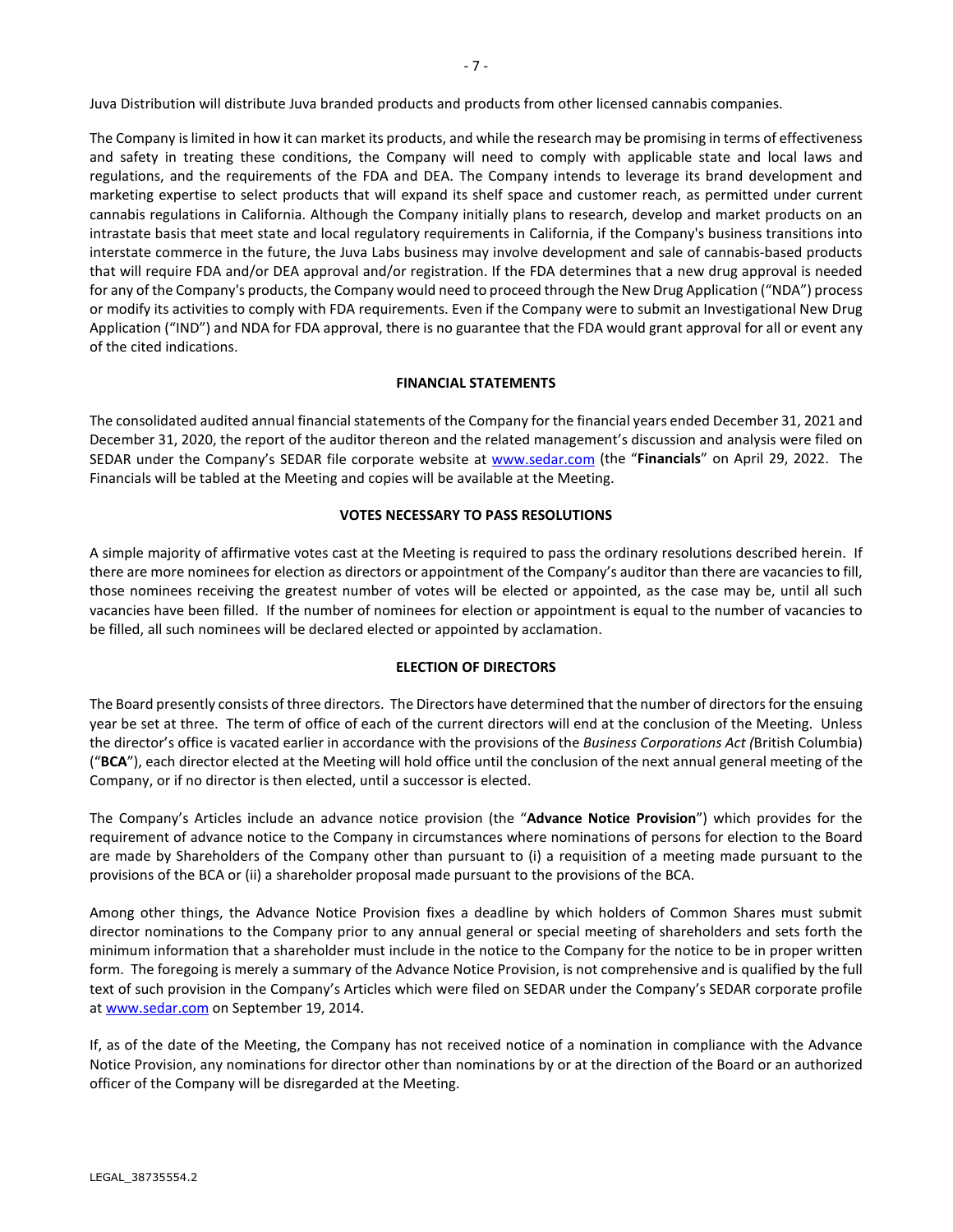The following disclosure sets out the names of management's nominees for election as directors, all major offices and positions with the Company and any of its significant affiliates each now holds, the principal occupation, business or employment of each director nominee, the period of time during which each nominee has been a director of the Company and the number of Common Shares of the Company beneficially owned by each, directly or indirectly, or over which each exercised control or direction, as at May 20, 2022.

| Name of Nominee,<br><b>Current Position with the Company</b><br>and Province and Country of<br><b>Residence</b> | <b>Occupation, Business or</b><br>Employment <sup><math>(1)</math></sup> | Period as a Director of<br>the Company                            | <b>Common Shares</b><br><b>Beneficially</b><br><b>Owned, Controlled</b><br>or Directed <sup>(1)</sup> |
|-----------------------------------------------------------------------------------------------------------------|--------------------------------------------------------------------------|-------------------------------------------------------------------|-------------------------------------------------------------------------------------------------------|
| Douglas Chloupek <sup>(5)</sup><br>Chief Executive Officer and Director<br>California, USA                      | Refer to "Director Biographies"<br>below.                                | Director and Officer<br>since May 30, 2019                        | 35,923,477 <sup>(2)</sup>                                                                             |
| Kari Gothie <sup>(5)</sup><br>Vice President, Finance and Director<br>California, USA                           | Refer to "Director Biographies"<br>below.                                | Director since May 30,<br>2019<br>Officer since June 10,<br>2019. | $2,950,000^{(3)}$                                                                                     |
| Dr. Peter Beitsch <sup>(4)(5)</sup><br>Director<br>Texas, USA                                                   | Refer to "Director Biographies"<br>below.                                | Director since August<br>1, 2021                                  | Nil                                                                                                   |

*Notes:*

- (1) The information as to principal occupation, business or employment and Common Shares beneficially owned, directly or indirectly or controlled or directed is not within the knowledge of the management of the Company and has been furnished by the respective nominees or as reported on SEDI. Each nominee has held the same or a similar principal occupation with the organization indicated or a predecessor thereof for the last five years.
- (2) 12,508,462 of these shares are held in escrow.
- (3) 1,327,500 of these shares are held in escrow. Ms. Gothie also holds options to purchase 2,400,000 Common shares at an exercise price of \$0.32 per share expiring March 25, 2032.
- (4) Dr. Beitsch was appointed as a Director on August 1, 2021. Dr. Beitsch holds options to purchase 300,000 Common shares at an exercise price of \$0.32 per share expiring March 25, 2032.
- (5) Member of the Audit Committee.

# **Director Biographies**

# *Douglas Chloupek, Chief Executive Officer and Director*

Douglas Chloupek has served as our Chief Executive Officer, President and Director since the inception of Juva USA in 2018. Mr. Chloupek has founded and run numerous cannabis companies, including Valley Grown Enterprises (where he has served as Chief Executive Officer since April 2017), Lux Wellness (where he served as Chief Operating Officer from October 2015 to February 2018), Medmar Healing Center (where he served as Chief Executive Officer from March 2010 to October 2015), and Frosted Flowers (where he has served as Chief Executive Officer since 2013). Mr. Chloupek also founded and served as Chief Operating Officer from January 2015 to June 2016 of BAS Research Center, California's first licensed medical cannabis manufacturing and research group, dedicated to developing pharmaceutical grade cannabis products. Additionally, Mr.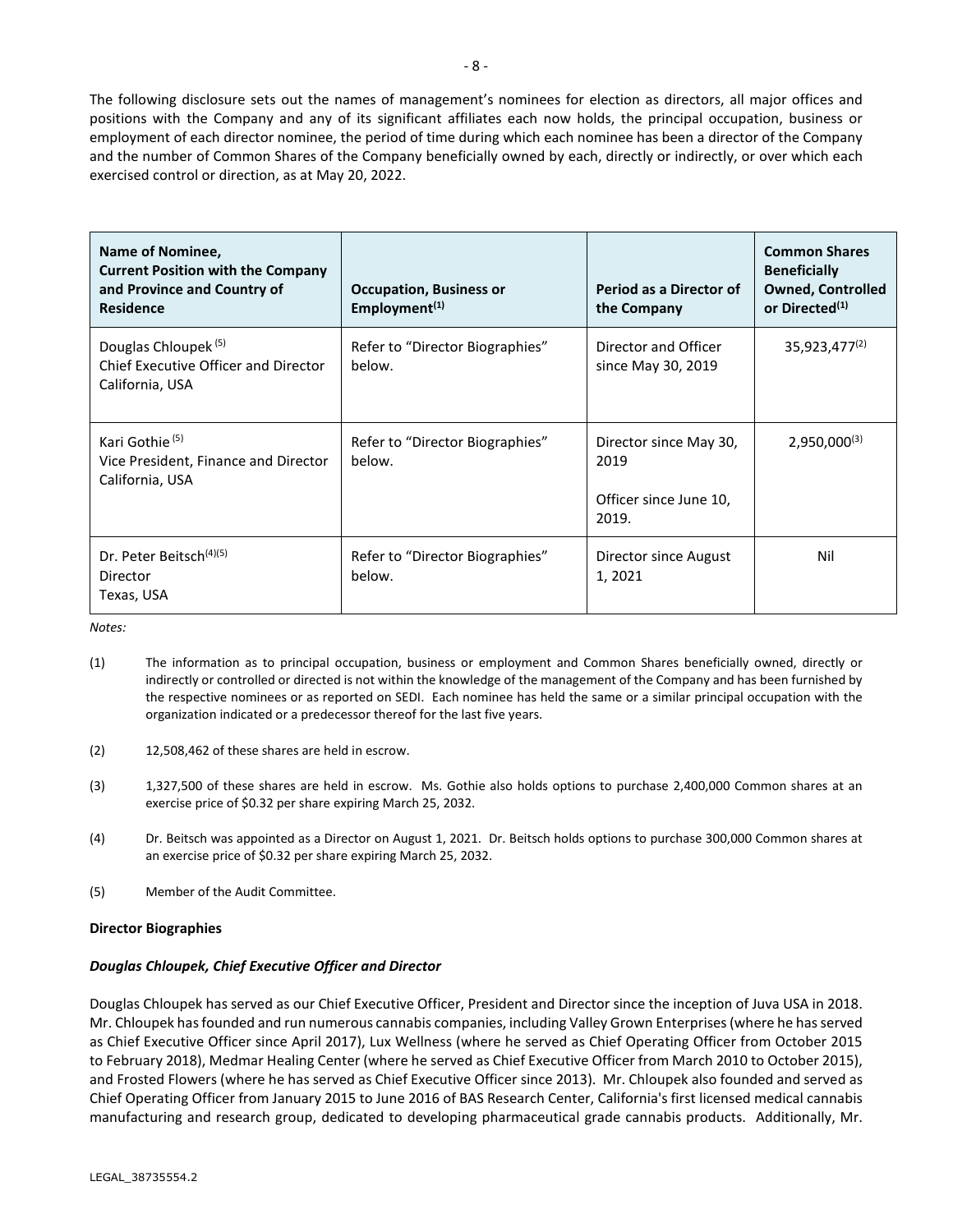Chloupek is the co-founder and has served since June 2017 as the President of Day-to-Day Ingredients, which supplies molecularly-infused sugar, salt and non-dairy powder creamer to infused product manufacturers in the California market and CBD product market globally. Mr. Chloupek also has helped build and support California's cannabis industry, as a founding member of both the California Cannabis Industry Association and the Citizens Coalition for Patient Care. We believe Mr. Chloupek's extensive experience in the industry and entrepreneurial background and knowledge will help further the Company's business goals and efforts.

# *Kari Gothie, VP of Finance and Director*

Ms. Gothie has served as the Company's Vice President of Finance since June 2018 and as a member of our Board of Directors since June 2019. Ms. Gothie has over 30 years of financial experience, including as Vice President of Finance with Think Big Analytics (a Teradata Company) from November 2012 through September 2014 and as Chief Financial Officer and Board member of FocusFrame Inc. from November 2002 through March 2007. From October 2014 to May 2018, Ms. Gothie served as a partner and tax specialist for Gothie & Associates LLC in Connecticut, in addition to consulting with private companies in the Bay Area of Northern California, advising in all areas of finance, accounting, human resources and corporate governance. Ms. Gothie received a Certified Public Accountant (CPA) designation in November 1991 and began her career as a CPA with KPMG and performed financial statement audits and handled taxation matters for both publicly traded and privately held entities from 1986 to 1989. From 1990 to 1993 she was a senior manager with a regional accounting firm Gothie & Company CPAs, working with private companies in all areas of audit, tax and compliance. She received her Master's in Business Administration from University California at Berkeley in 1995 and has spent all subsequent years working with start-up companies as both an employee and private consultant. Ms. Gothie has expertise in the areas of strategic analysis, budgeting, forecasting, cash management, and risk management. Ms. Gothie also has extensive experience in high growth organizations and mergers and acquisitions.

# *Dr. Peter Beitsch, Director*

Dr. Beitsch has served as a member of the Board of Directors since August 2021. Dr. Beitsch held numerous positions in national surgical societies including the American Society of Breast Surgeons where he served as President of the Society from 2013-14, first Chairman of the Membership Committee 2001-4, Program Director for the 2005 Annual Meeting in Los Angeles, Board of Directors Member from 2006-9 and 2012-15. He has served on the Executive Committee of the Society of Surgical Oncology 2008-2010, General Surgical Oncology Committee of the American Board of Surgery and was a National Ultrasound Faculty for the American College of Surgeons. Dr. Beitsch has presented internationally and is actively involved in breast cancer and melanoma research. He has authored major articles in peer-reviewed medical journals including the New England Journal of Medicine, the Journal of the American Medical Association, the Proceedings of the National Academy of Science, Journal of Clinical Oncology, and the Annals of Surgical Oncology. Dr. Beitsch will devote 25% of his time to the Company.

None of the proposed nominees for election as a director of the Company are proposed for election pursuant to any arrangement or understanding between the nominee and any other person, except the directors and senior officers of the Company acting solely in such capacity.

A Shareholder can vote for all of the above nominees, vote for some of the above nominees and withhold for other of the above nominees, or withhold for all of the above nominees. **Unless otherwise instructed, the named proxyholders will vote FOR the election of each of the proposed nominees set forth above as directors of the Company. At the Meeting the above persons will be nominated for election as director as well as any person nominated pursuant to the Advance Notice Provision. Only persons nominated by management pursuant to this Information Circular or pursuant to the Advance Notice Provision will be considered valid director nominees eligible for election at the Meeting.**

# **Cease Trade Orders and Bankruptcy**

Except as disclosed below, no director or proposed director:

(a) is, as at the date of the information circular (the "Circular"), or has been, within 10 years before the date of this Circular, a director, chief executive office ("CEO") or chief financial officer ("CFO") of any company (including the Company in respect of which this Circular is prepared) that,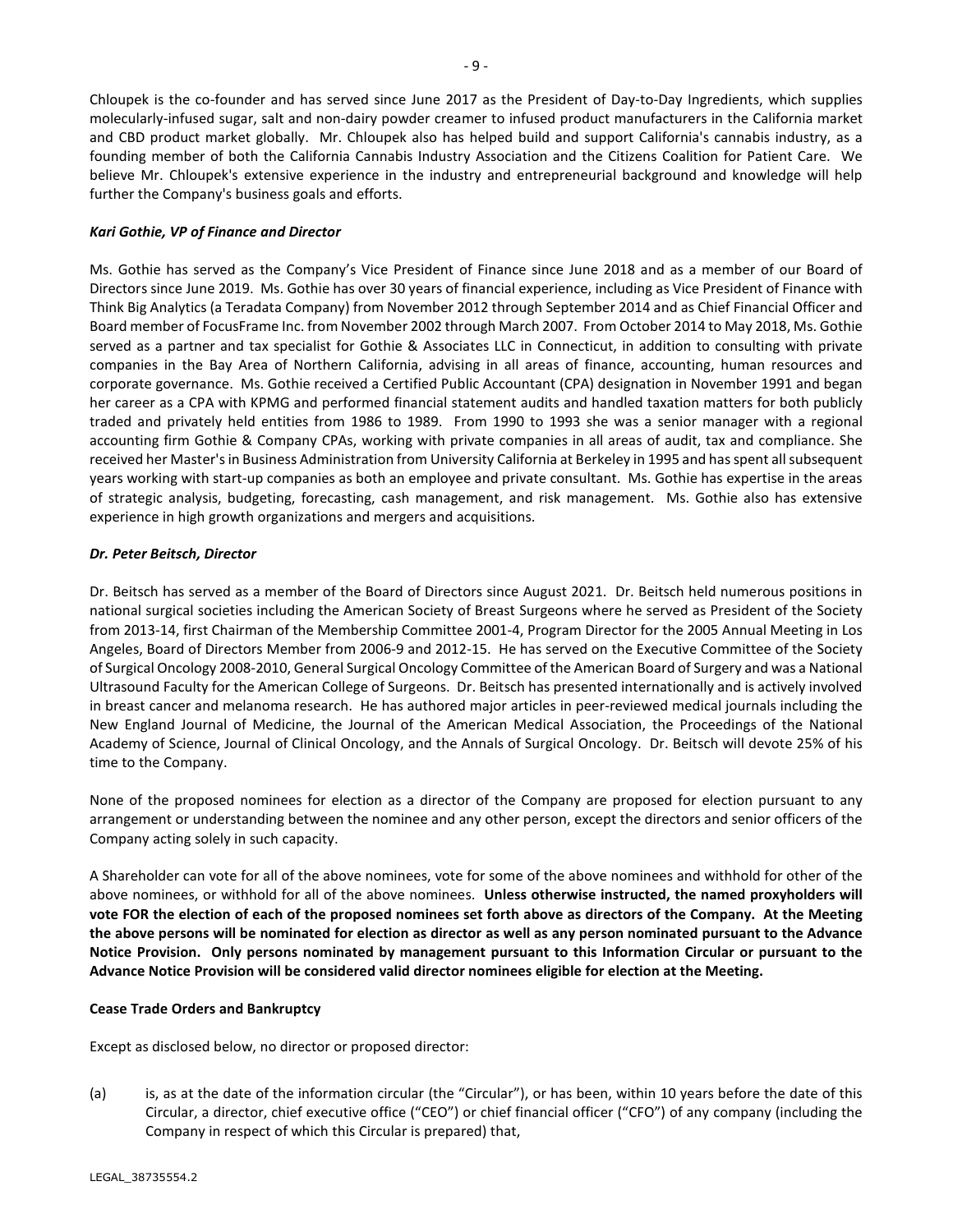- (i) was subject to an order that was issued while the proposed director was acting in the capacity as director, CEO or CFO; or
- (ii) was subject to an order that was issued after the proposed director ceased to be a director, CEO or CFO and which resulted from an event that occurred while that person was acting in the capacity as director, CEO or CFO; or
- (b) is, as at the date of this Circular, or has been within 10 years before the date of this Circular, a director or executive officer of any company (including the Company in respect of which this Circular is prepared) that, while that person was acting in that capacity, or within a year of that person ceasing to act in that capacity, became bankrupt, made a proposal under any legislation relating to bankruptcy or insolvency or was subject to or instituted any proceedings, arrangement or compromise with creditors or had a receiver, receiver manager or trustee appointed to hold its assets; or
- (c) has, within the 10 years before the date of this Circular, become bankrupt, made a proposal under any legislation relating to bankruptcy or insolvency, or become subject to or instituted any proceedings, arrangement or compromise with creditors, or had a receiver, receiver manager or trustee appointed to hold the assets of the proposed director.

# **Penalties or Sanctions**

None of the proposed directors have been subject to any penalties or sanctions imposed by a court relating to securities legislation or by a securities regulatory authority, has entered into a settlement agreement with a securities regulatory authority or has been subject to any other penalties or sanctions imposed by a court or regulatory body that would be likely to be considered important to a reasonable securityholder making a decision about whether to vote for the proposed director.

# **Conflicts of Interest**

Directors and officers of the Company are also directors, officers and/or promoters of other reporting and non-reporting issuers which raises the possibility of future conflicts in connection with property opportunities which they may become aware of and have a duty to disclose to more than the issuer on whose board they serve. This type of conflict is common in the junior resource exploration industry and is not considered an unusual risk. Conflicts, if any, will be subject to the procedures and remedies provided under the BC *Business Corporations Act*.

**Unless otherwise directed, the persons named in the enclosed form of proxy intend to vote FOR the election of the Nominees.**

# **THE BOARD OF DIRECTORS UNANIMOUSLY RECOMMENDS THAT EACH SHAREHOLDER VOTE "FOR" THE ELECTION OF THE ABOVE NOMINEES AS DIRECTORS.**

# **APPOINTMENT OF AUDITOR**

At the Meeting, the Board will nominate Davidson & Company LLP, Chartered Professional Accountants, for re-appointment as auditor of the Company for the ensuing year and authorize the Directors to determine the auditor's remuneration. Davidson & Company LLP were appointed as auditor of the Company effective May 30, 2019.

The Board recommends that you vote in favour of appointment of Davidson & Company LLP, Chartered Professional Accountants and that the Directors be authorized to determine the auditor's remuneration. Unless otherwise instructed, at the Meeting the proxyholders named in the Company's form of Proxy or Voting Instruction Form will vote FOR the appointment of Davidson & Company LLP, Chartered Professional Accountants and that the Directors be authorized to determine the auditor's remuneration.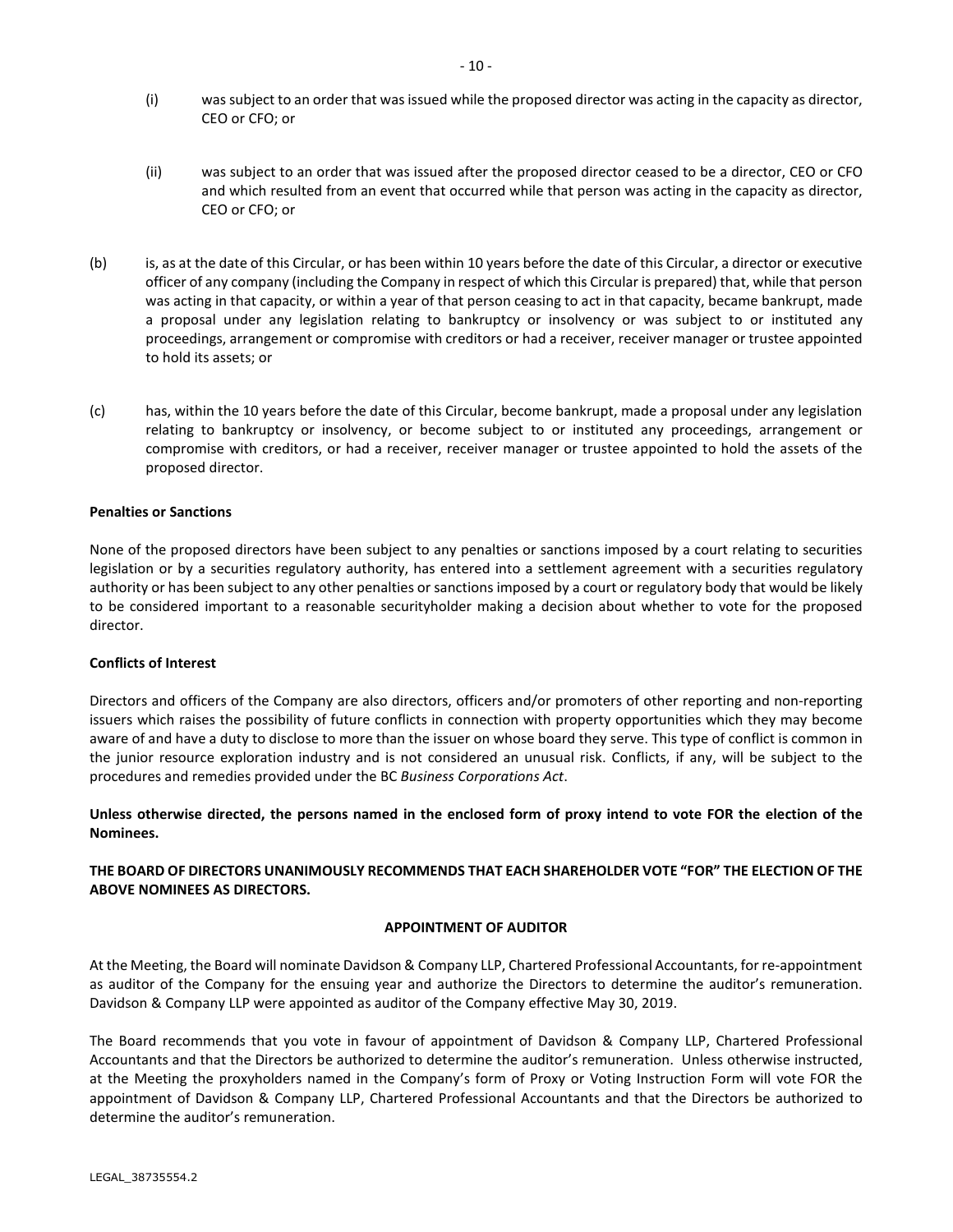#### **AUDIT COMMITTEE AND RELATIONSHIP WITH AUDITOR**

National Instrument 52-110 of the Canadian Securities Administrators ("NI 52-110") requires the Company, as a venture issuer, to disclose annually in its Information Circular certain information concerning the constitution of its audit committee and its relationship with its independent auditor, as set forth in the following:

### **The Audit Committee's Mandate**

The purpose of the Audit Committee is to act on behalf of the Board of Directors to oversee all material aspects of the Company's reporting, control, and audit functions, except those specifically related to the responsibilities of another standing committee of the Board. The Audit Committee's role includes a particular focus on the qualitative aspects of financial reporting to shareholders and on the Company's processes for the management of business and financial risk and for compliance with significant applicable legal, ethical, and regulatory requirements.

In addition, the Audit Committee is responsible for: (1) selection and oversight of the Company's independent accountant; (2) establishing procedures for the receipt, retention and treatment of complaints regarding accounting, internal controls and auditing matters; (3) establishing procedures for the confidential, anonymous submission by the Company's employees of concerns regarding accounting and auditing matters; (4) establishing internal financial controls; (5) engaging outside advisors; and (6) funding for the outside auditor and any outside advisors engagement by the Audit Committee.

The Audit Committee's role also includes coordination with other Board committees and maintenance of strong, positive working relationships with management, external and internal auditors, counsel, and other committee advisors.

### **Audit Committee Charter**

A copy of the Audit Committee's Charter is attached as Schedule A to this Information Circular.

### **Composition of Audit Committee**

The Audit Committee is currently comprised of Dr. Peter Beitsch, Kari Gothie and Douglas Chloupek (Chair). Dr. Beitsch is considered to be "independent" as defined in NI 52-110 - *Audit Committees*. Douglas Chloupek and Kari Gothie are not "independent" as defined in NI 52-110, by reason of their respective roles as executive officers of the Company. All members of the Audit Committee are "financially literate" as defined in NI 52-110 - *Audit Committees*. Dr. Beitsch was appointed as a member of the Audit Committee on the resignation of Dr. Rakesh Patel as a director and member of the Audit Committee on August 1, 2021.

Dr. Peter Beitsch, Kari Gothie and Douglas Chloupek are businesspersons with experience in financial matters. They have an understanding of accounting principles used to prepare financial statements and varied experience as to general application of such accounting principles, as well as the internal controls and procedures necessary for financial reporting, garnered from working in their individual fields of endeavour. See "*Director Biographies*" above for further biographic details about the members of the Audit Committee.

#### **Relevant Education and Experience**

Each member of the Audit Committee has adequate education and experience that is relevant to their performance as an Audit Committee member and, in particular, the requisite education and experience that have provided the member with:

- (a) an understanding of the accounting principles used by the issuer to prepare its financial statements and the ability to assess the general application of those principles in connection with estimates, accruals and reserves;
- (b) experience preparing, auditing, analyzing or evaluating financial statements that present a breadth and level of complexity of accounting issues that are generally comparable to the breadth and complexity of issues that can reasonably be expected to be raised by the issuer's financial statements, or experience actively supervising individuals engaged in such activities; and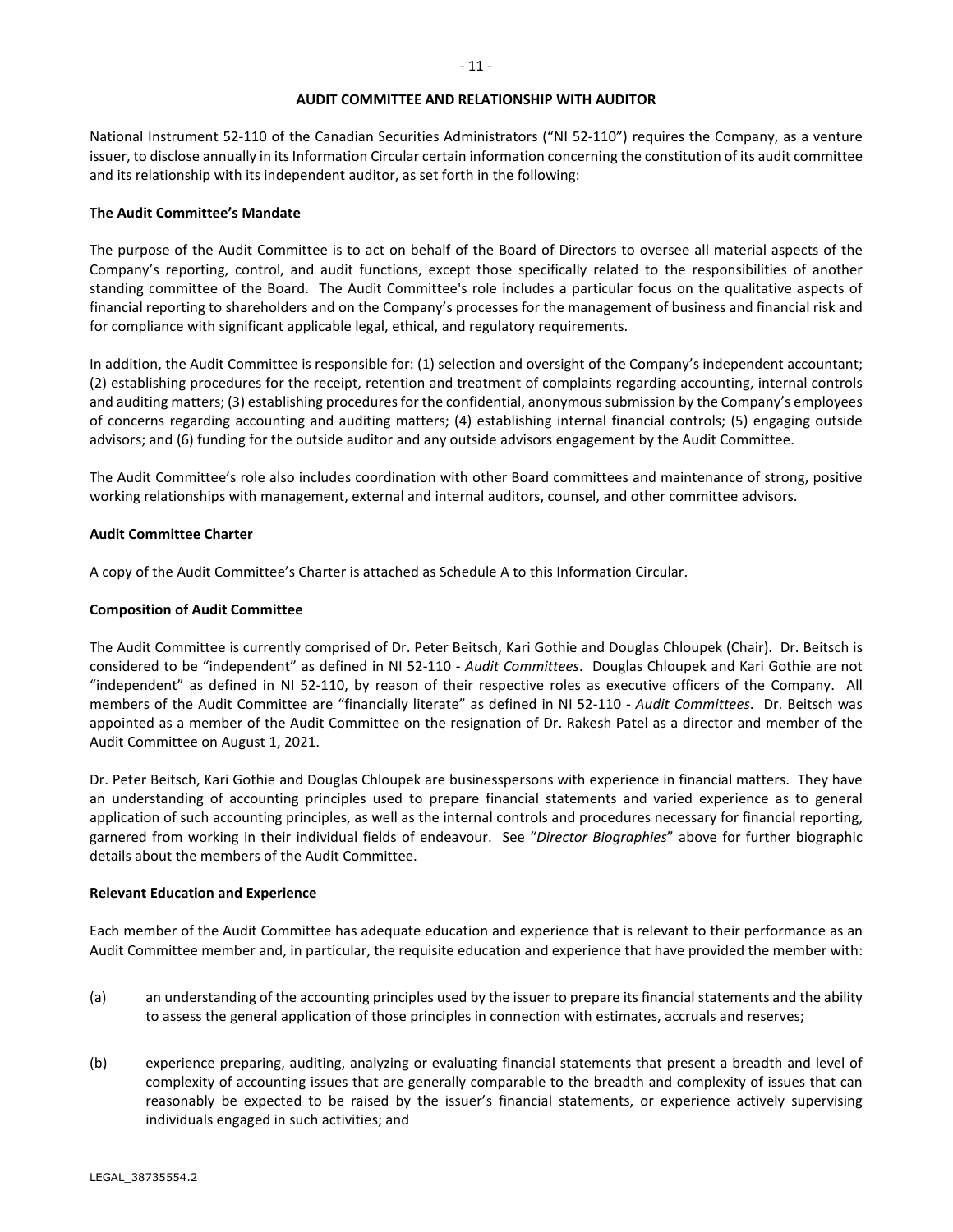(c) an understanding of internal controls and procedures for financial reporting.

### **Pre-Approval Policies and Procedures for Non-Audit Service**

The Company has not adopted specific policies and procedures for the engagement of non-audit services. The Audit Committee will review the engagement of non-audit services as required.

### **Audit Committee Oversight**

At December 31, 2021, the Audit Committee did not make any recommendations to the Board to nominate or compensate any auditor other than Davidson & Company LLP.

### **Non-Audit Services**

At December 31, 2021, the Company's auditor, Davidson & Company LLP, did not provide any material non-audit services.

### **External Auditor Service Fees**

The Audit Committee reviewsthe nature and amount of any non-audited services provided by auditor, Davidson & Company LLP, Chartered Professional Accountants, to ensure auditor independence. Fees incurred with Davidson & Company LLP for audit and non-audit services in the last two fiscal years for audit fees are outlined in the following table:

| <b>Nature of Services</b> | Fees paid to Auditor for year ended<br>December 31, 2021 | Fees paid to Auditor for year ended<br><b>December 31, 2020</b> |
|---------------------------|----------------------------------------------------------|-----------------------------------------------------------------|
| Audit fees                | \$60,000                                                 | \$60,000                                                        |
| Audit-related fees        | \$13,125                                                 | \$13,125                                                        |
| Tax fees                  | 13,300                                                   | \$13,300                                                        |
| All Other Fees            | \$Nil                                                    | <b>SNII</b>                                                     |
| Total:                    | \$86,425                                                 | \$86,425                                                        |

*Notes:*

- (1) "Audit Fees" include fees necessary to perform the annual audit and quarterly reviews of the Company's consolidated financial statements. Audit Fees include fees for review of tax provisions and for accounting consultations on matters reflected in the financial statements. Audit Fees also include audit or other attest services required by legislation or regulation, such as comfort letters, consents, reviews of securities filings and statutory audits.
- (2) "Audit-Related Fees" include services that are traditionally performed by the auditor. These audit-related services include employee benefit audits, due diligence assistance, accounting consultations on proposed transactions, internal control reviews and audit or attest services not required by legislation or regulation.
- (3) "Tax Fees" include fees for all tax services other than those included in "Audit Fees" and "Audit-Related Fees". This category includes fees for tax compliance, tax planning and tax advice. Tax planning and tax advice includes assistance with tax audits and appeals, tax advice related to mergers and acquisitions, and requests for rulings or technical advice from tax authorities.
- (4) "All Other Fees" include all other non-audit services.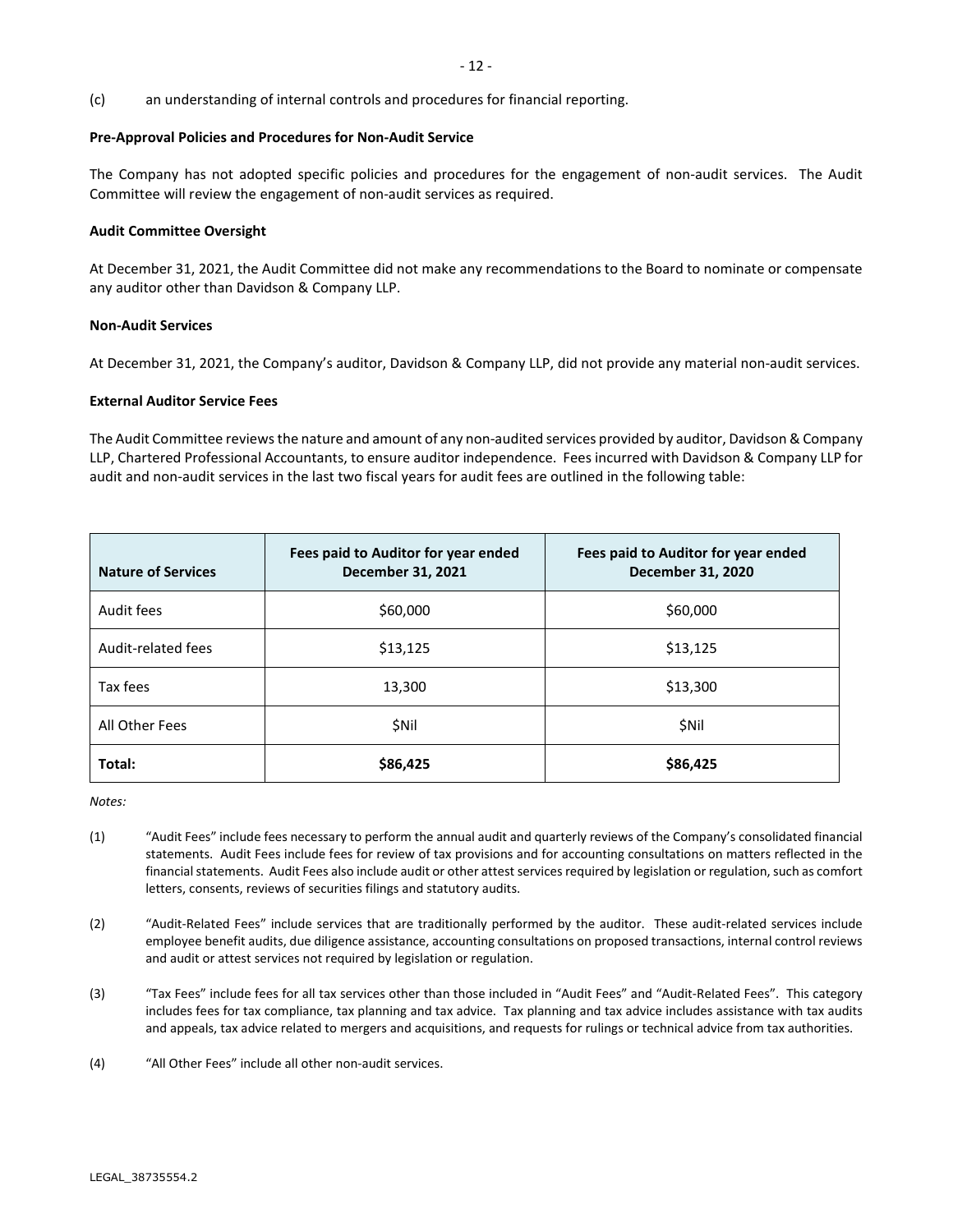# **Venture Issuer Exemption**

The Company is a "venture issuer" pursuant to relevant Canadian securities legislation, and is relying on the exemption in section 6.1 of NI 52-110 relating to Part 3 (*Composition of Audit Committee)* and Part 5 *(Reporting Obligations).*

# **CORPORATE GOVERNANCE**

# **General**

Corporate governance relates to the activities of the Board of Directors, the members of which are elected by and are accountable to the shareholders, and takes into account the role of the individual members of management who are appointed by the Board of Directors and who are charged with the day to day management of the Company. The Board of Directors is committed to sound corporate governance practices which are both in the interest of its shareholders and contribute to effective and efficient decision making. NI 58-101 establishes corporate governance disclosure requirements which apply to all public companies in Canada. The Company's general approach to corporate governance is summarized below.

# **Board of Directors**

NI 52-110 sets out the standard for director independence. Under NI 52-110, a director is "independent" if he has no direct or indirect material relationship with the Company. A material relationship is a relationship which could, in the view of the Board of Directors, be reasonably expected to interfere with the exercise of a director's independent judgment. NI 52-110 also sets out certain situations where a director will automatically be considered to have a material relationship to the Company.

Applying the definition set out in section 1.4 of NI 52-110, Dr. Peter Beitsch, one of the three current members of the Board of Directors, is independent.

Directors are expected to attend Board meetings and meetings of committees on which they serve and to spend the time needed and meet as frequently as necessary to properly discharge their responsibilities.

Mr. Chloupek and Ms. Gothie are not considered to be "independent" within the meaning of NI 52-110 by reason of their respective roles as executive officers of the Company.

# **Other Directorships**

The Directors of the Company are not directors of any other reporting issuers (or the equivalent).

# **Orientation and Continuing Education**

The Company has not adopted a formalized process of orientation for new board members. Orientation of new directors has been and will be conducted on an ad hoc basis through discussions and meetings with other directors, officers and employees where a thorough description of the Company's business, assets, operations and strategic plans and objectives are discussed. Orientation activities have been and will be tailored to the particular needs and experiences of each director and the overall needs of the Board of Directors.

Directors are kept informed as to matters impacting, or which may impact, the Company's operations through regular discussions at board meetings. Directors are also provided the opportunity to meet with management and other employees, consultants or advisors, who can answer any questions that may arise.

# **Ethical Business Conduct**

As at the date of this Information Circular, the Board of Directors have not adopted a formal written Code of Business Conduct and Ethics. However, the current limited size of the Company's operations, and the small number of officers and consultants, allow the Board of Directors to monitor on an ongoing basis the activities of management and to ensure that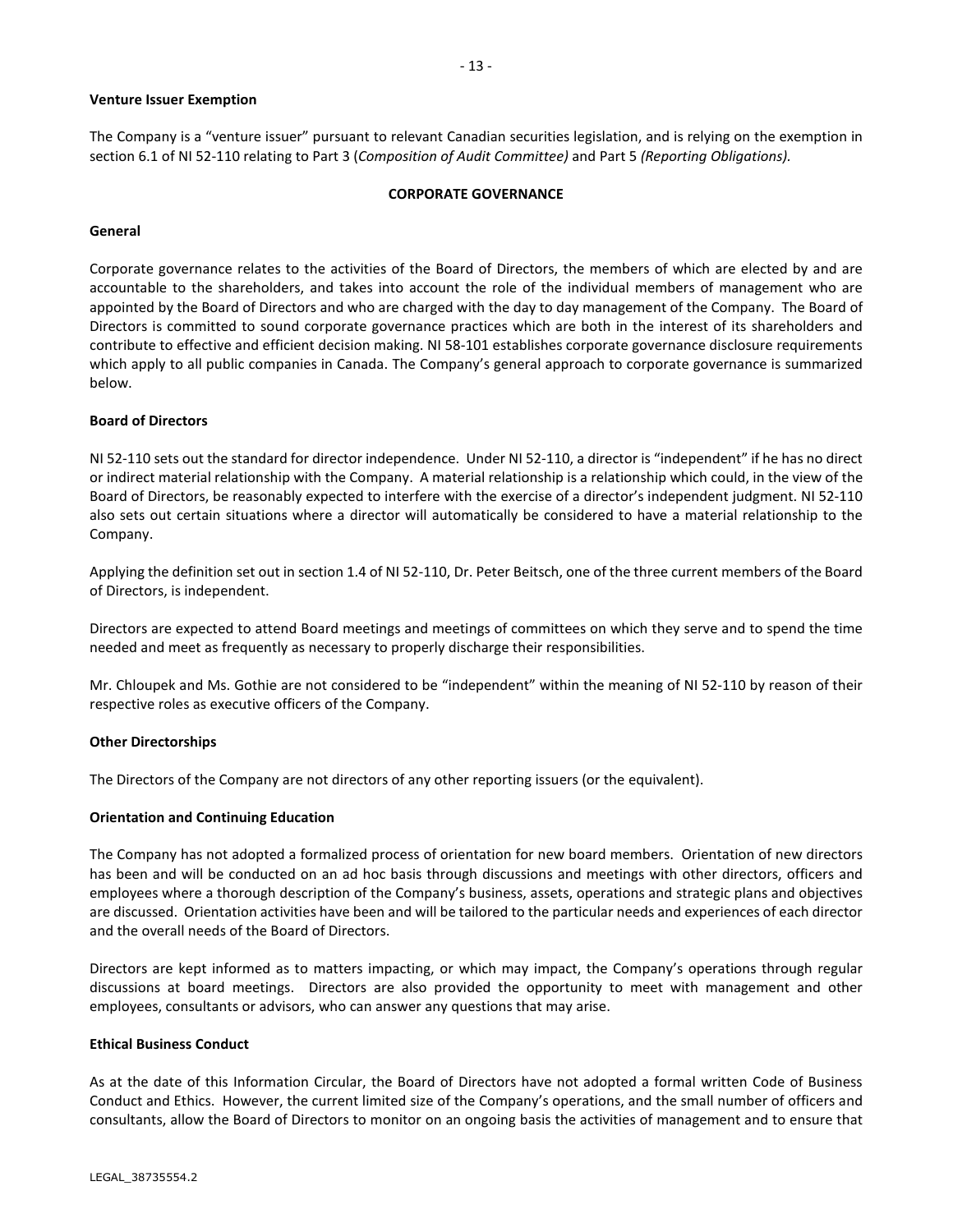the highest standard of ethical conduct is maintained. As the Company grows in size and scope, the Board of Directors anticipate that it will formulate and implement a formal Code of Business Conduct and Ethics.

# **Compensation**

The Board of Directors is responsible for determining all forms of compensation to be paid to the Company's directors and NEOs. The Company's process for determining the compensation of its directors and NEOs is described under "*Statement of Executive Compensation*" below.

### **Nomination and Assessment**

The Board of Directors does not have a nomination committee or a formal procedure with respect to the nomination of directors. In addition, the Company does not have any defined policy or procedure requirements of shareholders to submit recommendations or nominations for directors, and it has not established any specific or minimum criteria for nominating directors or specific process for evaluating any such nominees. The directors of the Company expect to identify future potential director candidates from recommendations made by its directors, management and shareholders, as appropriate.

The Board of Directors does not, at present, have a formal process in place for assessing the effectiveness of the Board of Directors as a whole, its committees or individual directors, but will consider implementing one in the future should circumstances warrant. Based on the Company's size and its stage of development, the Board of Directors considers a formal assessment process to be unnecessary at the present time.

### **Other Board Committees**

As at the date of this Information Circular, the Board of Directors has no committees other than the Audit Committee.

The Board of Directors does not have a separate Compensation Committee, and such functions are addressed by the entire Board. Although there is no formal committee in place, Douglas Chloupek serves as the Chairman of the ad hoc Compensation Committee consisting of members of the Board.

The Board of Directors does not have a separate Governance Committee, and such functions are addressed by the entire Board. Although there is no formal committee in place, Douglas Chloupek serves as the Chairman of the ad hoc Governance Committee consisting of members of the Board.

The Board does not believe that it is necessary to have other committees because it believes that the functions of such committees can be adequately performed by the members of the Board.

In compliance with applicable corporate law, all proceedings of the Board are conducted either by way of a formal meeting or through resolutions consented to in writing by all of the directors of the Company.

# **STATEMENT OF EXECUTIVE COMPENSATION**

The following information is provided as required under Form 51-102F6V – *Statement of Executive Compensation - Venture Issuers*, as such term is defined in National Instrument 51-102 *– Continuous Disclosure* ("**NI 51-102**").

For the purpose of this Statement of Executive Compensation:

"**company**" includes other types of business organizations such as partnerships, trusts and other unincorporated business entities;

"**compensation securities**" includes stock options, convertible securities, exchangeable securities and similar instruments including stock appreciation rights, deferred share units and restricted stock units granted or issued by the company or one of its subsidiaries for services provided or to be provided, directly or indirectly, to the company or any of its subsidiaries;

**"external management company"** includes a subsidiary, affiliate or associate of the external management company;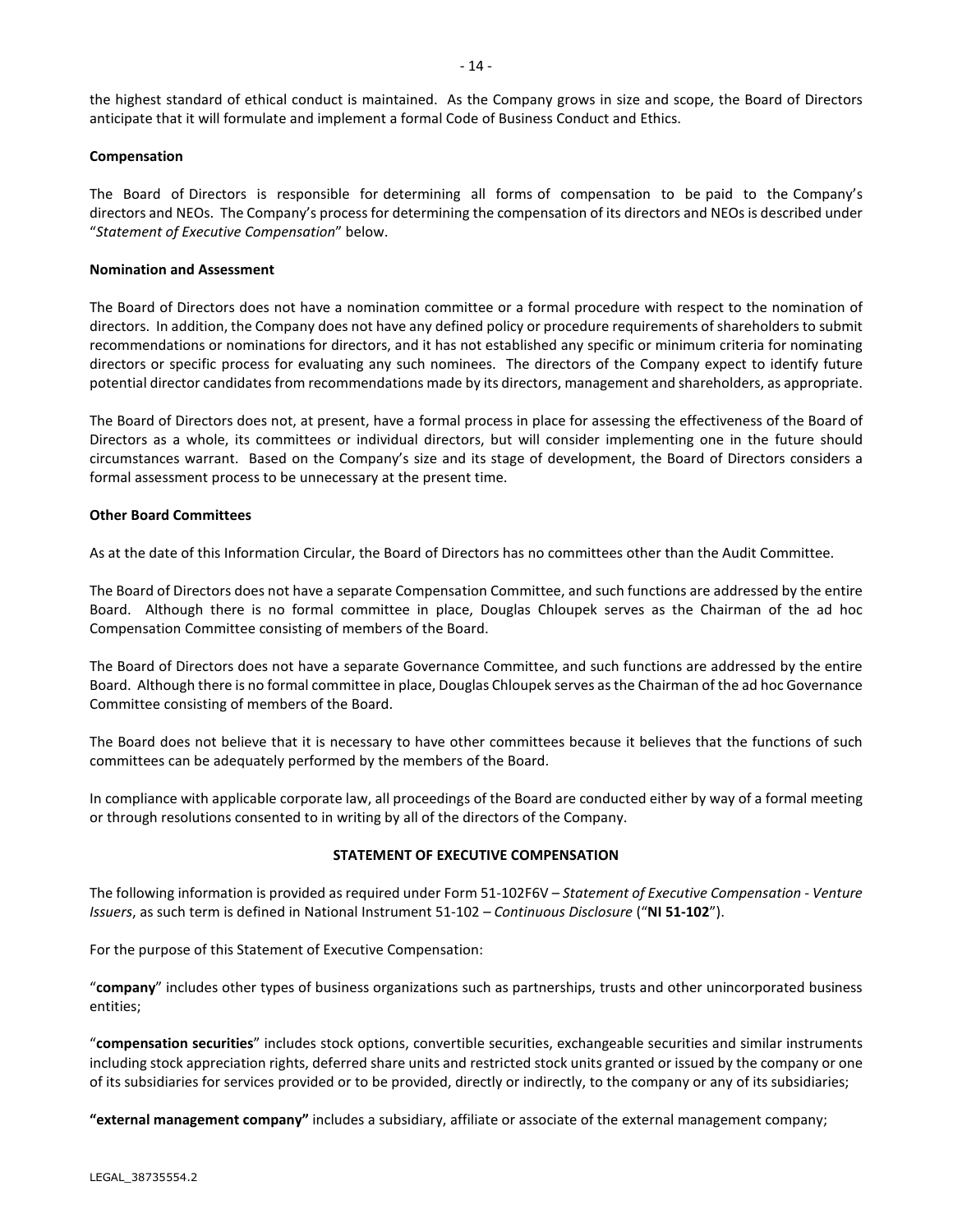"**named executive officer**" or **"NEO"** means each of the following individuals:

- (a) each individual who, in respect of the company, during any part of the most recently completed financial year, served as chief executive officer ("CEO"), including an individual performing functions similar to a CEO;
- (b) each individual who, in respect of the company, during any part of the most recently completed financial year, served as chief financial officer ("CFO"), including an individual performing functions similar to a CFO;
- (c) in respect of the company and its subsidiaries, the most highly compensated executive officer other than the individuals identified in paragraphs (a) and (b) at the end of the most recently completed financial year whose total compensation was more than \$150,000, for that financial year;
- (d) each individual who would be a named executive officer under paragraph (c) but for the fact that the individual was not an executive officer of the company, and was not acting in a similar capacity, at the end of that financial year.

"**plan**" includes any plans, contract, authorization or arrangement, whether or not set out in any formal document, where cash, compensation securities or any other property may be received, whether for one or more persons; and

"**underlying securities**" means any securities issuable on conversion, exchange or exercise of compensation securities.

During financial year ended December 31, 2021, based on the definition above, the NEOs of the Company were Douglas Chloupek, Chief Executive Officer and Director, Kari Gothie, Vice President, Finance and Director, Mathew Lee, Chief Financial Officer, Treasurer and Secretary, and Neil Ruditsky, Former Chief Operating Officer. The directors of the Company who were not a NEO during financial year ended December 31, 2021 were Dr. Rakesh R. Patel and Dr. Peter Beitsch.

During financial year ended December 31, 2020, based on the definition above, the NEOs of the Company were Douglas Chloupek, Chief Executive Officer and Director, Kari Gothie, Vice President, Finance and Director, Mathew Lee, Chief Financial Officer, Treasurer and Secretary and former Director, and Neil Ruditsky, Chief Operating Officer. The directors of the Company who were not NEOs during financial year ended December 31, 2020 were Dr. Rakesh R. Patel and Norton Singhavon.

# **Director and NEO Compensation**

# *Table of Compensation, Excluding Compensation Securities*

The following table of compensation, excluding options and compensation securities, provides a summary of the compensation paid by the Company to NEOs and directors of the Company for the two completed financial years ended December 31, 2021 and December 31, 2020. Options and compensation securities are disclosed under the heading "*Stock Options and Other Compensation Securities*" below.

| Table of Compensation excluding Compensation Securities    |              |                                                                                  |                      |                                                       |                                        |                                               |                                      |
|------------------------------------------------------------|--------------|----------------------------------------------------------------------------------|----------------------|-------------------------------------------------------|----------------------------------------|-----------------------------------------------|--------------------------------------|
| <b>Name</b><br>and<br><b>Position</b>                      | Year         | Salary,<br><b>Consulting</b><br>fee, Retainer<br>or<br><b>Commission</b><br>(\$) | <b>Bonus</b><br>(\$) | <b>Committee</b><br>or Meeting<br><b>Fees</b><br>(\$) | Value of<br><b>Perquisites</b><br>(\$) | Value of all<br>other<br>Compensation<br>(\$) | <b>Total</b><br>Compensation<br>(\$) |
| Douglas Chloupek <sup>(1)</sup><br><b>CEO and Director</b> | 2021<br>2020 | 310,000<br>210,000                                                               | Nil<br>Nil           | Nil<br>Nil                                            | Nil<br>Nil                             | Nil<br>Nil                                    | 310,000<br>210,000                   |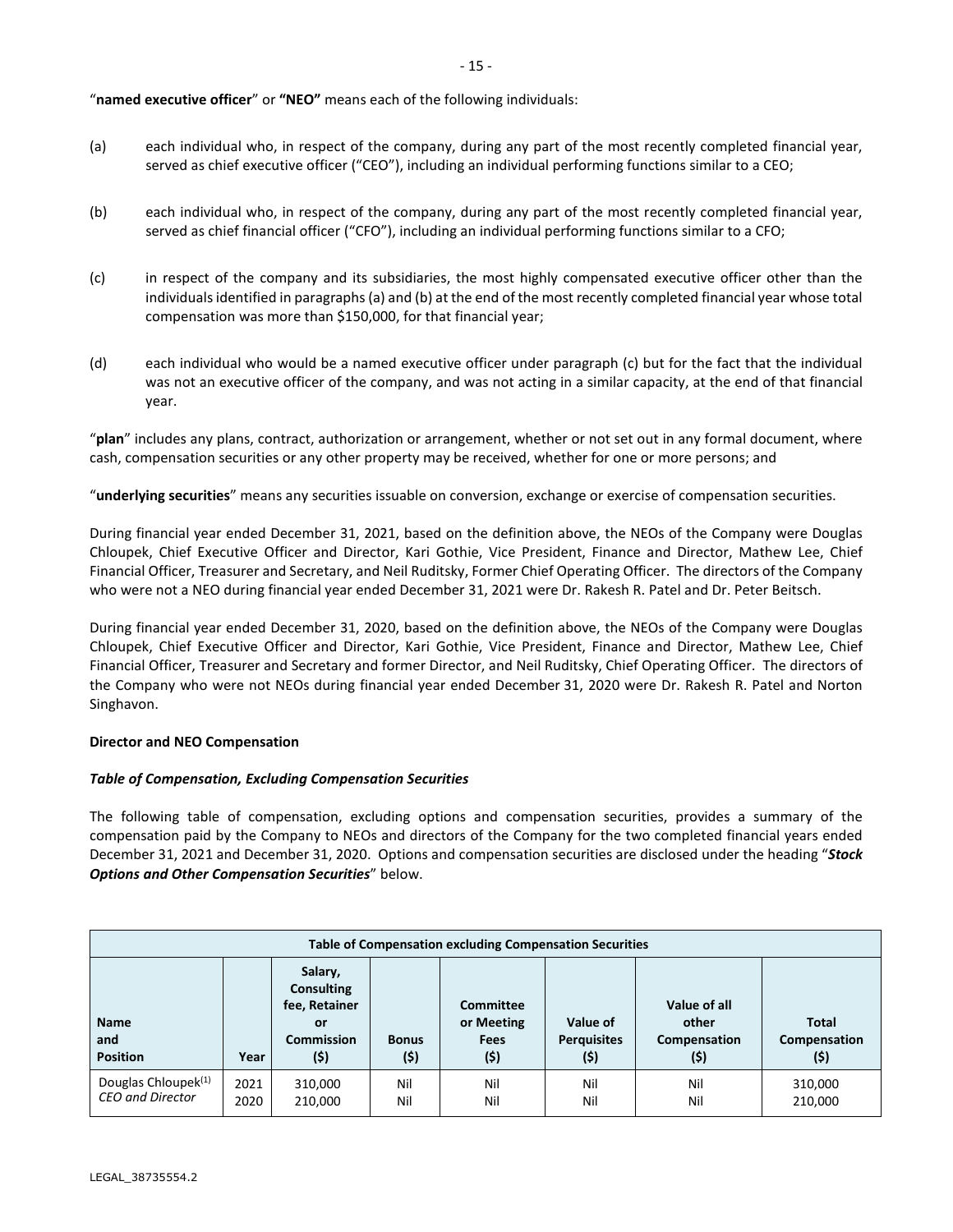| <b>Table of Compensation excluding Compensation Securities</b>                             |              |                                                                                 |                     |                                                      |                                       |                                              |                                     |
|--------------------------------------------------------------------------------------------|--------------|---------------------------------------------------------------------------------|---------------------|------------------------------------------------------|---------------------------------------|----------------------------------------------|-------------------------------------|
| <b>Name</b><br>and<br><b>Position</b>                                                      | Year         | Salary,<br><b>Consulting</b><br>fee, Retainer<br>or<br><b>Commission</b><br>(5) | <b>Bonus</b><br>(5) | <b>Committee</b><br>or Meeting<br><b>Fees</b><br>(5) | Value of<br><b>Perquisites</b><br>(5) | Value of all<br>other<br>Compensation<br>(5) | <b>Total</b><br>Compensation<br>(5) |
| Kari Gothie <sup>(2)</sup><br>Vice President,<br><b>Finance and Director</b>               | 2021<br>2020 | 300,000<br>200,000                                                              | Nil<br>Nil          | Nil<br>Nil                                           | Nil<br>Nil                            | Nil<br>6,192                                 | 300,000<br>206,192                  |
| Mathew Lee <sup>(3)</sup><br><b>Chief Financial</b><br>Officer, Treasurer<br>and Secretary | 2021<br>2020 | 70,900<br>50,000                                                                | Nil<br>Nil          | Nil<br>Nil                                           | Nil<br>Nil                            | 113,738<br>246,567                           | 184,638<br>296,567                  |
| Neil Ruditsky <sup>(4)</sup><br><b>Former Chief</b><br><b>Operating Officer</b>            | 2021<br>2020 | 185,000<br>185,000                                                              | Nil<br>Nil          | Nil<br>Nil                                           | Nil<br>Nil                            | Nil<br>Nil                                   | 185,000<br>185,000                  |
| Dr. Peter Beitsch <sup>(5)</sup><br>Director                                               | 2021<br>2020 | Nil<br>Nil                                                                      | Nil<br>Nil          | Nil<br>Nil                                           | Nil<br>Nil                            | Nil<br>Nil                                   | Nil<br>Nil                          |
| Dr. Rakesh R. Patel <sup>(6)</sup><br><b>Former Director</b>                               | 2021<br>2020 | Nil<br>Nil                                                                      | Nil<br>Nil          | Nil<br>Nil                                           | Nil<br>Nil                            | Nil<br>134,019                               | Nil<br>134,019                      |
| Norton Singhavon <sup>(7)</sup><br><b>Former Director</b>                                  | 2021<br>2020 | Nil<br>Nil                                                                      | Nil<br>Nil          | Nil<br>Nil                                           | Nil<br>Nil                            | Nil<br>62,154                                | Nil<br>62,154                       |

*Notes:*

(1) Mr. Chloupek was appointed a director and Chief Executive Officer of the Company on May 30, 2019.

(2) Ms. Gothie was appointed a Director on May 30, 2019 and was appointed Vice President Finance on June 10, 2019.

- (3) Mr. Lee was appointed Chief Financial Officer, Treasury and Secretary of the Company on May 30, 2019 and served as a Director from April 3, 2019 to May 30, 2019.
- (4) Mr. Ruditsky served as Chief Operating Officer of the Company from June 10, 2019 to July 2, 2021.
- (5) Dr. Beitsch was appointed as a Director on August 1, 2021.
- (6) Dr. Patel served as a Director from May 30, 2019 to August 1, 2021.
- (7) Mr. Singhavon served as a Director of the Company from May 30, 2019 to December 8, 2020.

# *Stock Options and Other Compensation Securities*

#### *Equity Incentive Plan*

The Board adopted a 2019 Equity Incentive Plan (the "**2019 Plan**") on July 20, 2019. The 2019 Plan provides for the grant of two types of awards: stock options and restricted share units, and other stock and cash-based awards. Stock issued pursuant to awards granted under the 2019 Plan will consist of authorized but unissued Common Shares up to a maximum of 20% of the issued and outstanding shares from time to time. Incentive stock options may be granted only to our employees and employees of any parent or subsidiary corporation. All other awards may be granted to our employees, officers, directors and consultants and to employees, officers, directors and consultants of any affiliated entity.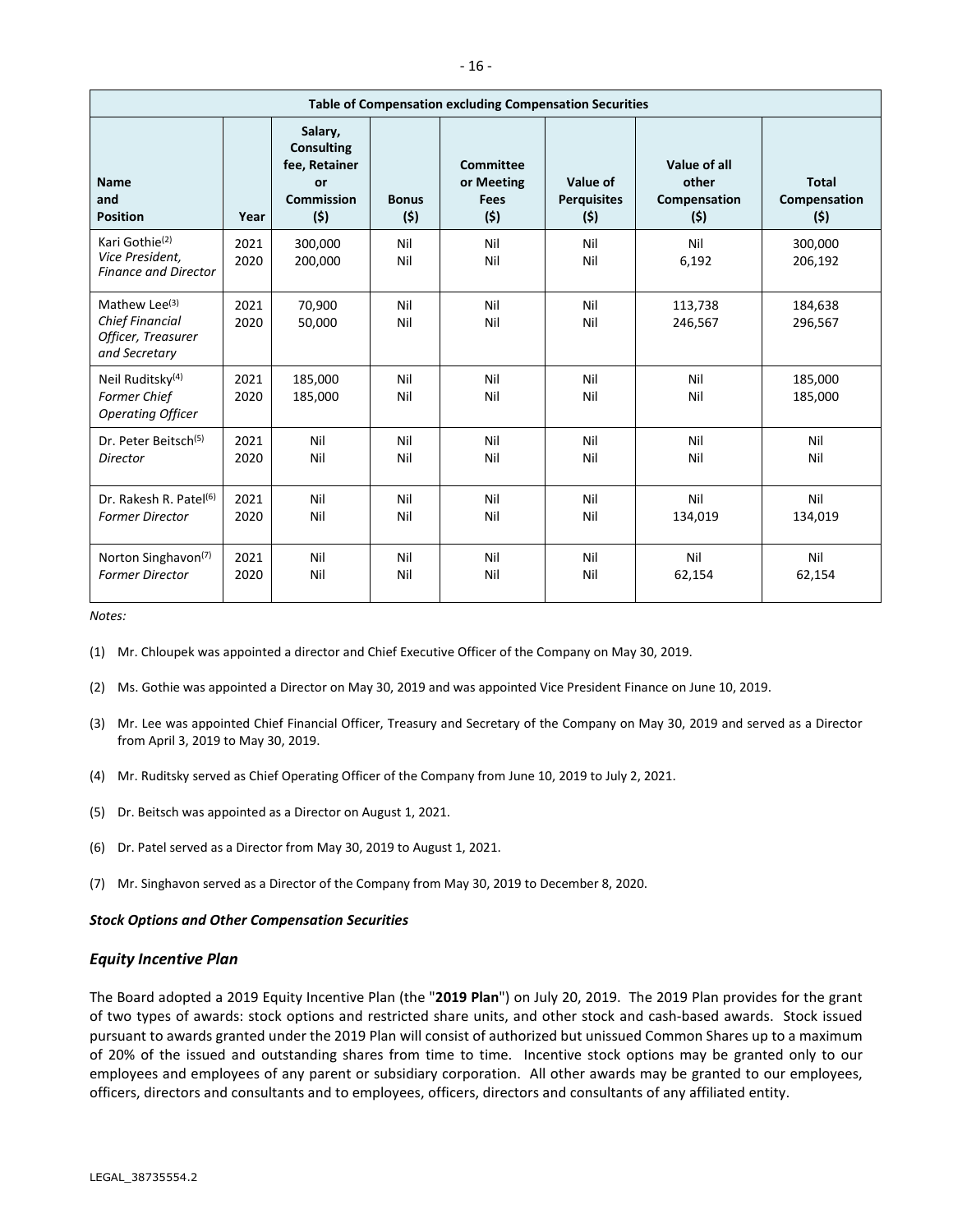The principal purposes of the 2019 Plan are to provide the Company with the advantages of the incentive inherent in equity ownership on the part of directors, officers, employees and consultants of the Company who are responsible for the continued success of the Company, to create in those persons a proprietary interest in, and a greater concern for, the welfare and success of the Company, to retain the services of such persons, and to attract new directors, officers, employees and consultants.

# *Share Reserve*

The Company has reserved a number of Common Shares equal to 20% (32,803,245) of the Company's issued and outstanding Common Shares as at May 20, 2022 (164,016,223) for issuance pursuant to awards under the 2019 Plan. The number of Common Shares available for issuance pursuant to awards granted under the 2019 Plan will increase as the number of issued and outstanding Common Shares increases. In general, Common Shares subject to awards granted under the 2019 Plan that are exercised, terminated or cancelled, or returned to the Company for any reason, shall be available for issuance pursuant to subsequent awards granted pursuant to the plan. As at the date of this Information Circular, there were 17,220,000 stock options and 136,364 RSUs issued and outstanding. 15,446,880 shares currently remain available for grant under the 2019 Plan. No stock appreciation rights have been granted or are outstanding under the Plan.

# *Administration*

The Company's Board, or a committee of the Board designated by the Board, administers the 2019 Plan. Subject to the terms of the 2019 Plan, the Board has the power to determine when and how awards will be granted, which employees, directors or consultants will receive awards, the type and terms of the awards granted, including the number of Common Shares subject to each award and the vesting schedule of the awards, if any, and to interpret the terms of the 2019 Plan and the award agreements, among other things. The Board also has the authority to accelerate the time at which an award may vest or be exercised, to approve forms of award agreements to be used under the 2019 Plan and amend the terms of any award agreement, and to amend, suspend or terminate the 2019 Plan at any time.

The Board determines the provisions, terms and conditions of each award granted pursuant to the 2019 Plan, including vesting schedules, forfeiture or repurchase provisions, forms of payment (cash, shares, or other consideration) upon settlement of the award, payment contingencies and satisfaction of any performance criteria.

# *Stock Options and Stock Appreciation Rights*

The 2019 Plan allows for the grant of incentive stock options that qualify under Section 422 of the Internal Revenue Code, non-incentive or non-qualified stock options, and stock appreciation rights ("**SARs**"). SARs allow the recipient to receive the appreciation in the fair market value of our Common Shares between the date of grant and the exercise date. The exercise price of all options granted under the 2019 Plan must at least be equal to the fair market value of our Common Shares on the date of grant. The term of an option may not exceed 10 years, except that with respect to any employee who owns more than 10% of the voting power of all classes of our outstanding stock or any parent or subsidiary corporation as of the grant date, the term must not exceed five years, and the exercise price must equal at least 110% of the fair market value on the grant date. The Board determines the terms of stock option awards and SARs granted pursuant to the 2019 Plan, including, without limitation, the permitted method(s) of payment for Common Shares upon the exercise of an option award, vesting terms, and whether the Company will pay the increased appreciation with respect to a SAR in cash or with Common Shares (or a combination thereof). After the continuous service of an option or SAR recipient terminates, the recipient's awards may be exercised, to the extent vested at the time of such termination, during the period of time specified in the recipient's award agreement, which generally will be the period of time ending on the earlier of (i) the date that is 90 days following the termination of the recipient's continuous service and (ii) the expiration of the term of the option or SAR. If the recipient does not exercise the option or SAR within the applicable time period, the option or SAR will terminate. No stock appreciation rights have been granted or are outstanding under the Plan.

# *Restricted Share Units ("RSUs")*

The 2019 Plan allows for the grant of RSUs. RSUs are awards that will result in payment to a recipient at the end of a specified period only if the vesting criteria established by the Board are achieved or the award otherwise vests. Upon vesting and exercise of the award, a RSU may be settled by the delivery of Common Shares, their cash equivalent, any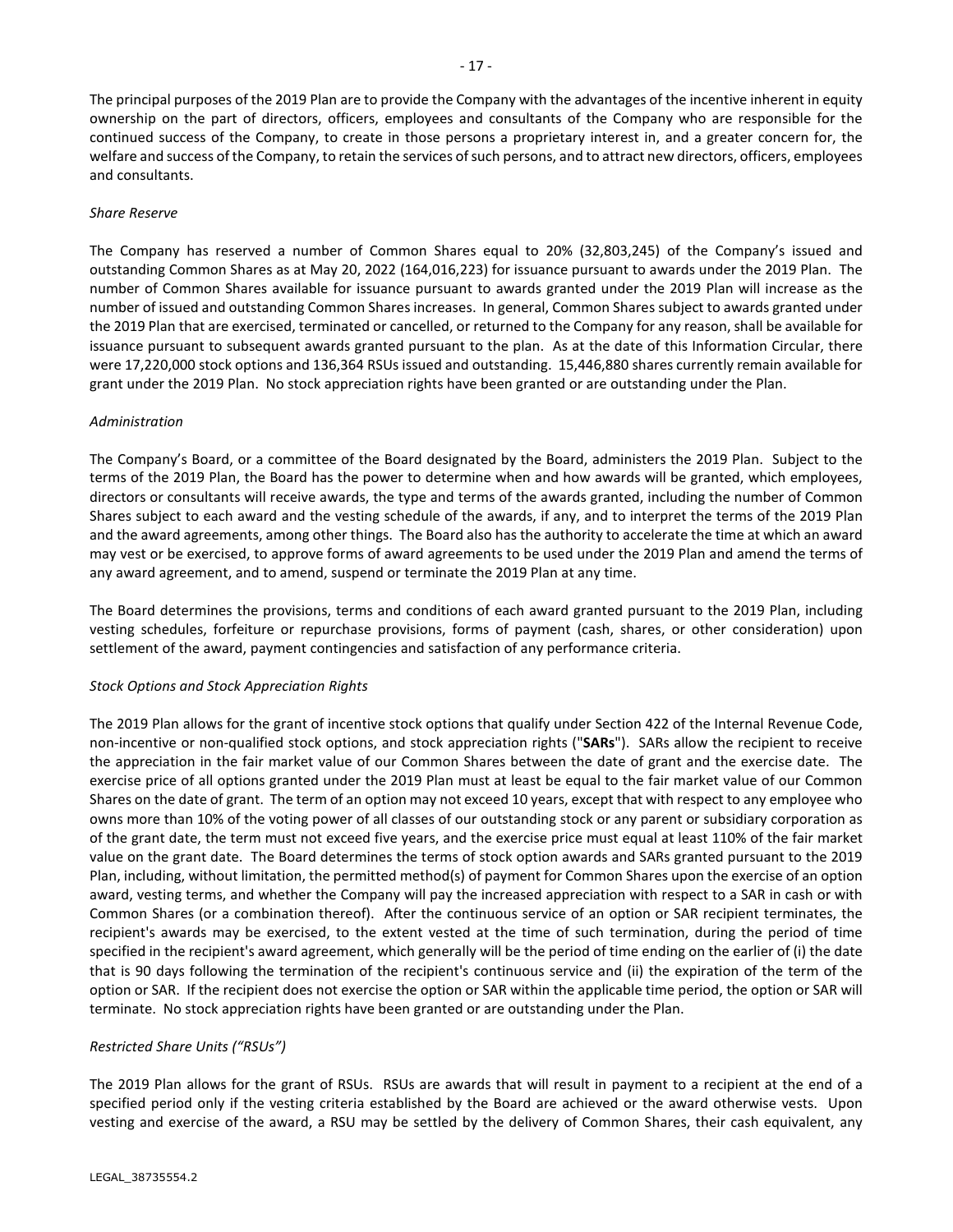combination thereof or any other form of consideration, as determined by the Board and set forth in the applicable award agreement. The Board may determine the consideration, if any, to be paid by the recipient upon exercise of a RSU and delivery of each Common Share subject to the RSU. The Board may impose whatever conditions to vesting, or restrictions and conditions to payment, that it determines to be appropriate. The Board may set restrictions based on the achievement of specific performance goals or on the continuation of service or employment, or any other restrictions or conditions it deems appropriate. Upon termination of the continuous service of a RSU recipient, any unvested portion of the recipient's RSU award will be forfeited, except as otherwise provided in the applicable award agreement. As of the date of this Information Circular, there are 136,364 RSUs issued and outstanding.

# *Other Awards*

The 2019 Plan also allows for the grant of other cash or stock-based awards. The Board has authority to determine the persons to whom and the time or times at which such other awards will be granted, the number of Common Shares (or cash equivalent thereof) to be granted pursuant to such other awards, and all other terms and conditions of such other awards.

# *Transferability of Awards*

The 2019 Plan allows for the transfer of awards granted under the 2019 Plan only by will or the laws of descent and distribution, except as otherwise provided in the applicable award agreement or as otherwise expressly consented to by the Board.

# *Certain Adjustments*

In the event of certain changes in our capitalization, the Board will make appropriate and proportionate adjustments to one or more of the number of Common Shares that are covered by outstanding awards, the exercise or purchase price of Common Shares covered by outstanding awards, and the numerical share limits contained in the 2019 Plan.

# *Corporate Transactions*

The 2019 Plan provides that in the event of a corporate transaction, as such term is defined in the 2019 Plan, the Board may take one or more of the following actions with respect to awards granted under the 2019 Plan: (i) arrange for the surviving or acquiring corporation to assume or continue the outstanding awards or substitute one or more similar stock awards for outstanding awards; (ii) arrange for the assignment of any reacquisition or repurchase rights held by the Company with respect to Common Shares issued pursuant to awards under the 2019 Plan to the surviving or acquiring corporation; (iii) accelerate the vesting, in whole or in part, of outstanding awards; (iv) arrange for the lapse, in whole or in part, of any reacquisition or repurchase rights held by the Company; (v) cancel or arrange for the cancellation of outstanding awards to the extent not vested or not exercised prior to the effective time of the corporate transaction; and (vi) make a payment to the award recipient equal to the excess, if any, of the value of the property the recipient would have received upon exercise of the award immediately prior to the effective time of the corporate transaction, over the exercise price payable by such recipient in connection with such exercise.

# *Plan Amendments and Termination*

The Board has the authority to amend, suspend or terminate the 2019 Plan at any time, subject to shareholder approval in the event such approval is required by law, provided such action does not adversely affect the rights under any outstanding award. Pursuant to the terms of the 2019 Plan, no incentive stock option will be granted after the 10th anniversary of the plan adoption date.

The foregoing description of the 2019 Plan does not purport to be complete and is qualified in its entirety by reference to the full text of the 2019 Plan.

Refer also to *"PARTICULARS OF MATTERS TO BE ACTED UPON –2019 Equity Incentive Plan"* below.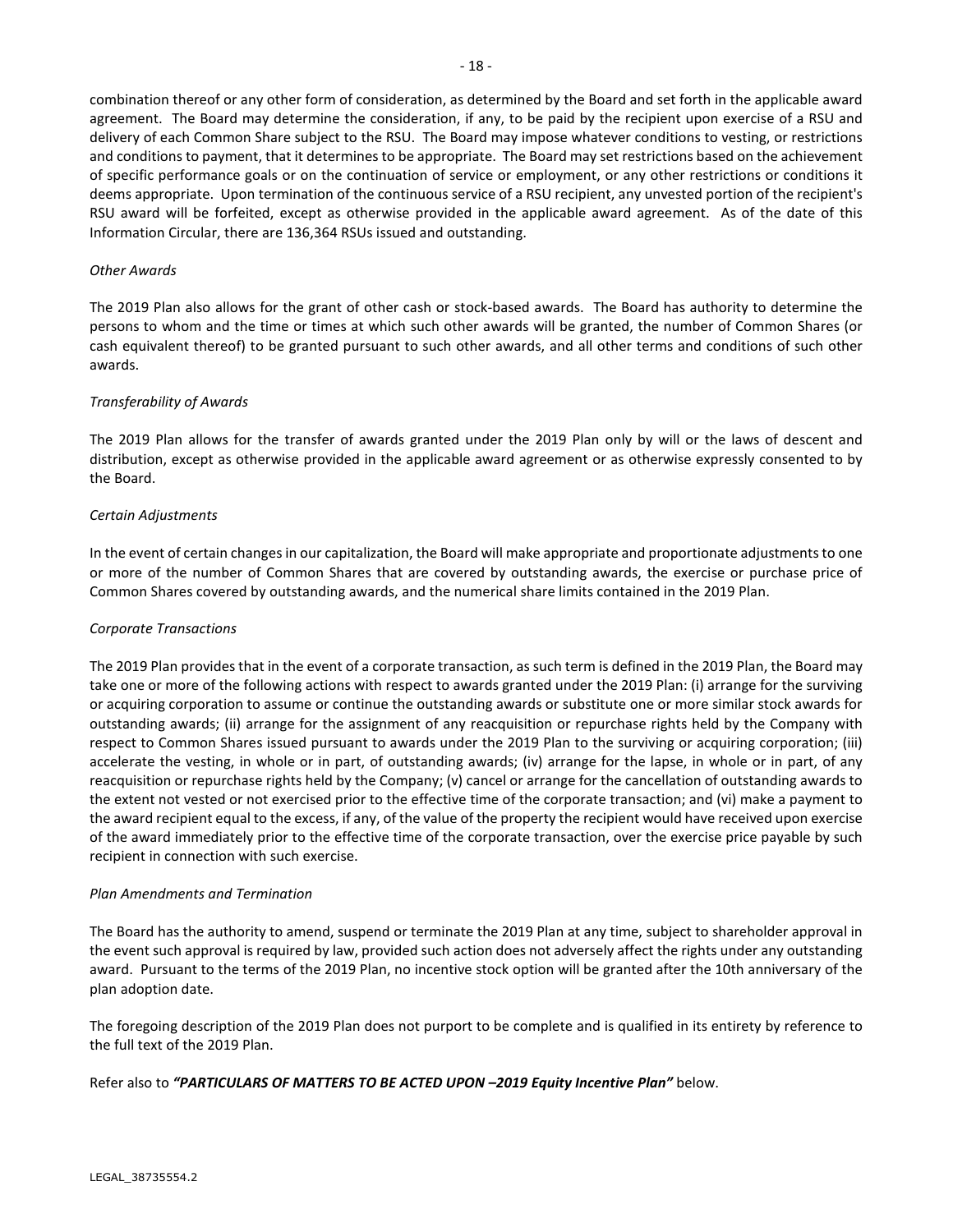# *Outstanding Compensation Securities*

The below table sets out outstanding stock options (option-based), or stock appreciation rights or restricted share units (share-based) that were granted or awarded to a director or an NEO who was not a director of the Company during financial year ended December 31, 2021 under the Company's 2019 Equity Incentive Plan. The Company had 3,175,000 stock options and 136,364 RSUs, and outstanding as at December 31, 2021.

| <b>Compensation Securities</b>                                           |                                            |                                                                                                                                                                        |                                         |                                                     |                                                                                                   |                                                                                           |                                  |  |
|--------------------------------------------------------------------------|--------------------------------------------|------------------------------------------------------------------------------------------------------------------------------------------------------------------------|-----------------------------------------|-----------------------------------------------------|---------------------------------------------------------------------------------------------------|-------------------------------------------------------------------------------------------|----------------------------------|--|
| <b>Name</b><br>and position                                              | Type of<br>Compensation<br><b>Security</b> | <b>Number of</b><br>compensation<br>securities,<br>number of<br>underlying<br>securities <sup>(1)</sup> ,<br>and<br>percentage of<br>class <sup>(2)</sup><br>$($ # $)$ | Date of issue<br>or grant<br>(mm/dd/yy) | Issue,<br>conversion<br>or exercise<br>price<br>(5) | <b>Closing price</b><br>of security<br>or<br>underlying<br>security on<br>date of<br>grant<br>(5) | <b>Closing price</b><br>of security<br>or<br>underlying<br>security at<br>year end<br>(5) | <b>Expiry Date</b><br>(mm/dd/yy) |  |
| Douglas Chloupek<br>CEO and a Director                                   | N/A                                        | N/A                                                                                                                                                                    | N/A                                     | N/A                                                 | N/A                                                                                               | N/A                                                                                       | N/A                              |  |
| Kari Gothie<br>Vice President.<br>Finance and a Director                 | N/A                                        | N/A                                                                                                                                                                    | N/A                                     | N/A                                                 | N/A                                                                                               | N/A                                                                                       | N/A                              |  |
| Mathew Lee<br>Chief Financial Officer,<br>Treasurer and<br>Secretary     | <b>RSUs</b>                                | $136,364^{(3)}$<br>100%                                                                                                                                                | 07/20/21                                | N/A                                                 | 0.3510                                                                                            | 0.1912                                                                                    | 07/20/31                         |  |
| Dr. Rakesh Patel <sup>(4)</sup><br><b>Former Director</b>                | N/A                                        | N/A                                                                                                                                                                    | N/A                                     | N/A                                                 | N/A                                                                                               | N/A                                                                                       | N/A                              |  |
| Dr. Peter Beitsch <sup>(5)</sup><br>Director                             | N/A                                        | N/A                                                                                                                                                                    | N/A                                     | N/A                                                 | N/A                                                                                               | N/A                                                                                       | N/A                              |  |
| Norton Singhavon <sup>(6)</sup><br><b>Former Director</b>                | N/A                                        | N/A                                                                                                                                                                    | N/A                                     | N/A                                                 | N/A                                                                                               | N/A                                                                                       | N/A                              |  |
| Neil Ruditsky <sup>(7)</sup><br>Former Chief<br><b>Operating Officer</b> | N/A                                        | N/A                                                                                                                                                                    | N/A                                     | N/A                                                 | N/A                                                                                               | N/A                                                                                       | N/A                              |  |

*Notes:*

(1) Number of underlying securities is the same as the number of compensation securities (options or RSUs)

(2) The percentage of class represents the % granted over total number outstanding as at December 31, 2021.

(3) 63,636 RSUs were converted to common shares on vesting on October 30, 2021, leaving 136,364 RSUs outstanding as at December 31, 2021 and as at the date hereof.

(4) Dr. Patel served as a director from May 30, 2019 to August 1, 2021.

(5) Dr. Beitsch was appointed as a director on August 1, 2021.

(6) Norton Singhavon resigned as a director of the Company on December 8, 2020. In accordance with the Company's 2019 Equity Incentive Plan, Mr. Singhavon was awarded 50,000 RSUs that expired on July 20, 2019 and 300,000 RSUs that were to expire on August 30, 2028. Of those RSUs awarded, 244,444 vested prior to his resignation.

(7) Mr. Ruditsky served as Chief Operating Officer from June 10, 2019 to July 2, 2021.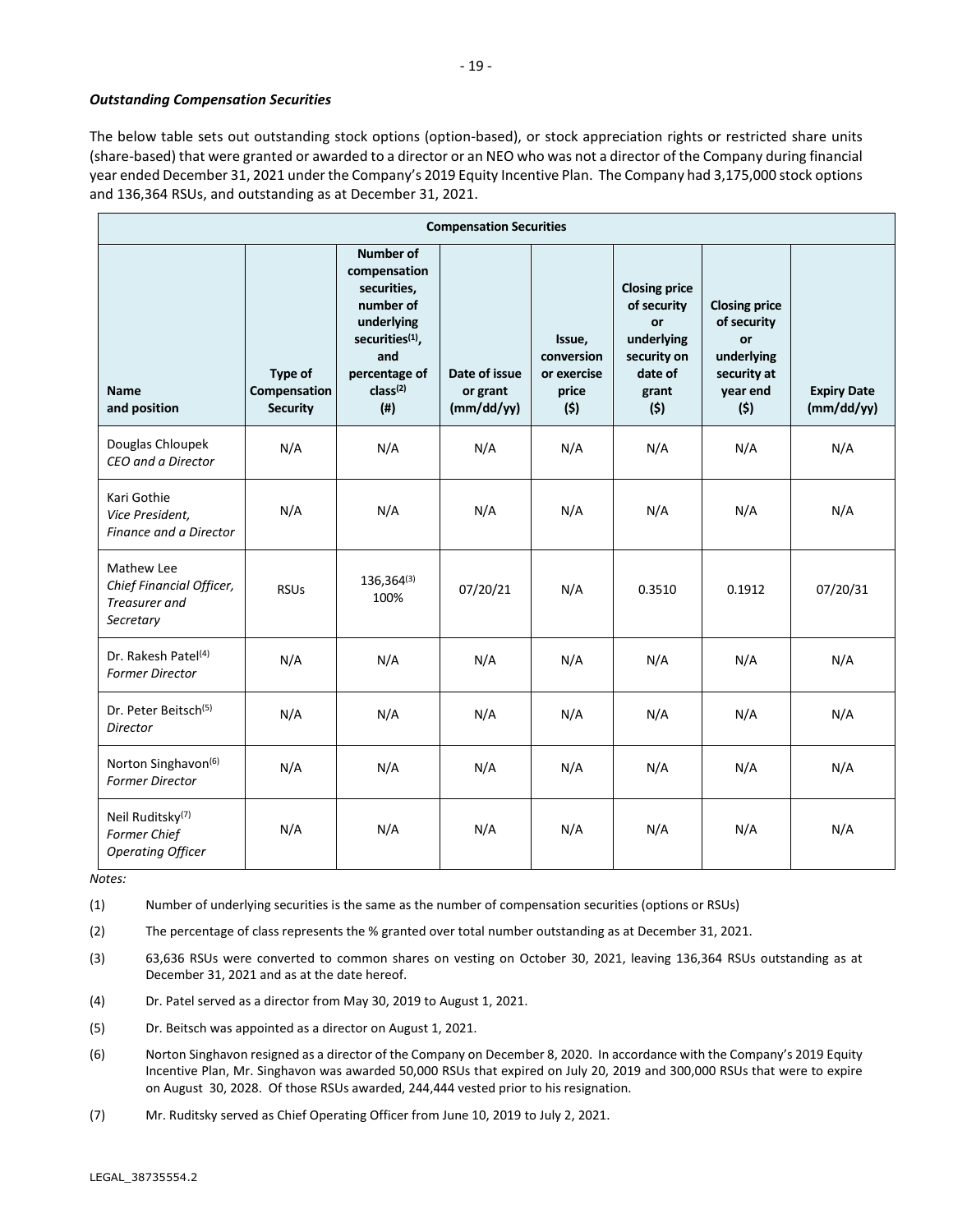# *Exercise of Compensation Securities by Directors and NEOs*

The following table provides a summary of each exercise of compensation securities made by a Director or NEO of the Company, current and former, in the financial year ended December 31, 2021:

| <b>Exercise of Compensation Securities by Directors and NEOs</b> |                                            |                                                                        |                                                        |                                        |                                                                          |                                                                                                            |                                                          |
|------------------------------------------------------------------|--------------------------------------------|------------------------------------------------------------------------|--------------------------------------------------------|----------------------------------------|--------------------------------------------------------------------------|------------------------------------------------------------------------------------------------------------|----------------------------------------------------------|
| Name and position                                                | Type of<br>Compensation<br><b>Security</b> | Number of<br><b>Underlying</b><br><b>Securities</b><br>Exercised $(1)$ | <b>Exercise</b><br>price per<br><b>Security</b><br>(5) | Date of<br><b>Exercise</b><br>mm/dd/yy | <b>Closing</b><br>price per<br>security<br>on date of<br>exercise<br>(5) | <b>Difference</b><br>between<br>exercise<br>price and<br>closing<br>price on<br>date of<br>exercise<br>(5) | <b>Total value</b><br>on exercise<br>date<br>$(5)^{(1)}$ |
| Douglas Chloupek<br>CEO and a Director                           | <b>RSUs</b>                                | 8,126,893                                                              | N/A                                                    | 01/21/21                               | 0.8190                                                                   | N/A                                                                                                        | 6,655,925.37                                             |
| Kari Gothie<br>Vice President, Finance and<br>a Director         | <b>RSUs</b>                                | 300,000                                                                | N/A                                                    | 01/21/21                               | 0.8190                                                                   | N/A                                                                                                        | 245,700                                                  |
| Mathew Lee<br>CFO, Secretary and<br><b>Treasurer</b>             | <b>RSUs</b>                                | 63,636                                                                 | N/A                                                    | 10/30/21                               | 0.2120                                                                   | N/A                                                                                                        | 13,490.83                                                |
| Dr. Rakesh Patel <sup>(4)</sup><br><b>Former Director</b>        | <b>RSUs</b>                                | 1,352,988                                                              | N/A                                                    | 01/21/21                               | 0.8190                                                                   | N/A                                                                                                        | 1,108,097.17                                             |
| Norton Singhavon <sup>(6)</sup><br><b>Former Director</b>        | <b>RSUs</b>                                | 50,000                                                                 | N/A                                                    | 01/21/21                               | 0.8190                                                                   | N/A                                                                                                        | 40,950                                                   |

*Notes:*

(1) Number of underlying securities exercised multiplied by the difference between exercise price and closing price on date of exercise.

# **SECURITIES AUTHORIZED FOR ISSUANCE UNDER EQUITY COMPENSATION PLANS**

The Company has an Equity Incentive Plan in place.

The following table sets out equity compensation plan information as at the end of the Company's financial year ended December 31, 2021.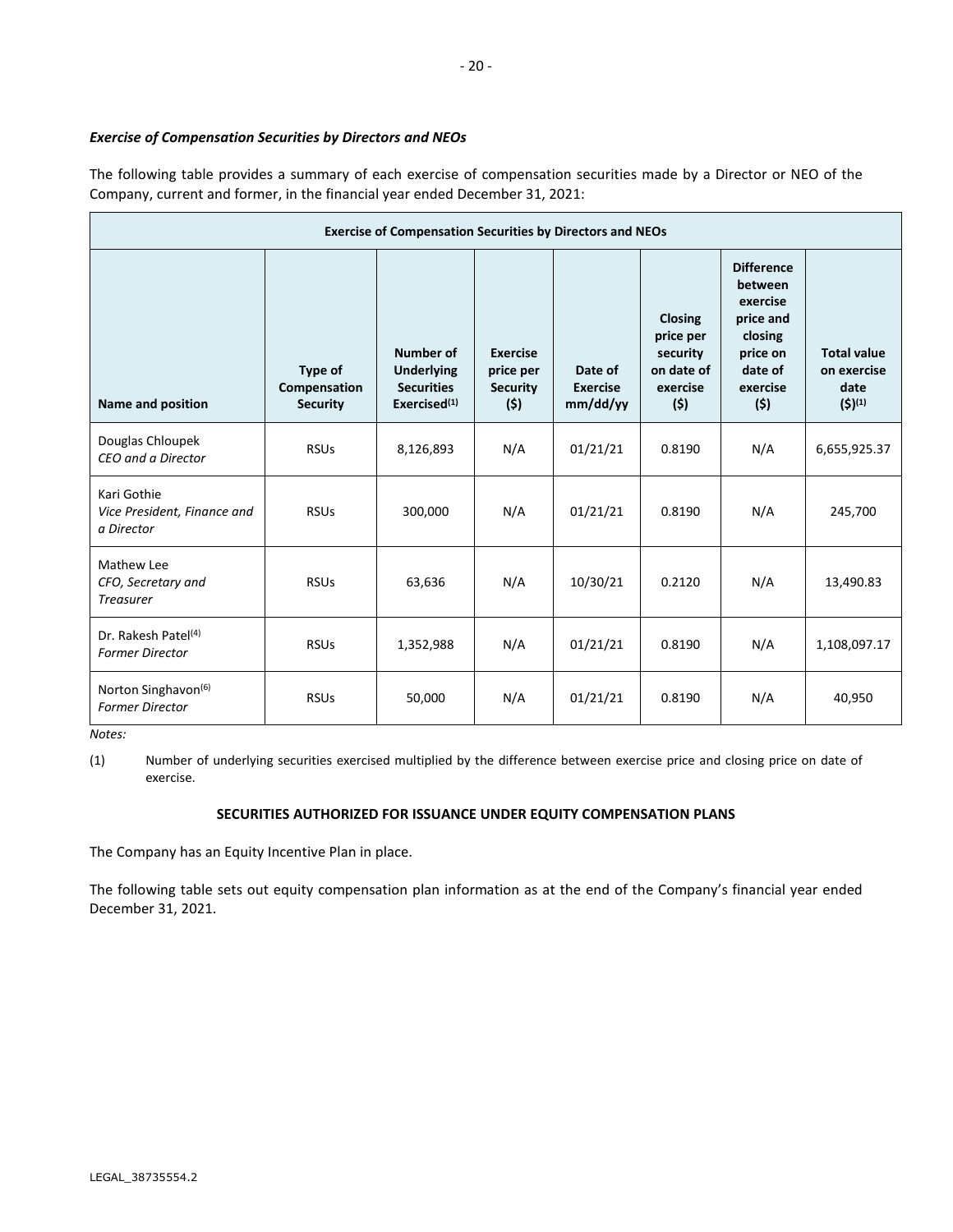|                                                                   | Number of securities to be<br>issued upon exercise of<br>outstanding Options<br><b>/Stock Appreciation Rights</b><br><b>/Restricted Share Units</b> | Weighted-average<br>exercise price of<br>outstanding s | <b>Number of securities</b><br>remaining available for future<br>issuance under equity<br>compensation plans<br>(excluding securities reflected<br>in column $(a)$ ) |
|-------------------------------------------------------------------|-----------------------------------------------------------------------------------------------------------------------------------------------------|--------------------------------------------------------|----------------------------------------------------------------------------------------------------------------------------------------------------------------------|
| <b>Plan Category</b>                                              |                                                                                                                                                     | (b)                                                    | (c)                                                                                                                                                                  |
| Equity compensation<br>plans- (the 2019 Equity<br>Incentive Plan) | 3,175,000 Options<br>136,364 Restricted Share<br>Units                                                                                              | \$0.65                                                 | 29,491,881                                                                                                                                                           |
| Equity compensation plans<br>not approved by<br>securityholders   | N/A                                                                                                                                                 | N/A                                                    | N/A                                                                                                                                                                  |
| <b>Total</b>                                                      | 3,175,000 Options<br>136,364 Restricted Share<br>Units                                                                                              | \$0.65                                                 | 29,491,881                                                                                                                                                           |

*Note*:

(1) 20% (32,803,245 shares) of the issued and outstanding Common Shares as at December31, 2021 (164,016,223 shares), less issued securities as listed in this table.

# **Employment, Consulting and Management Agreements**

# *Douglas Chloupek, Chief Executive Officer and Director*

Mr. Chloupek has entered into a verbal employment agreement with Juva USA. Pursuant to the verbal employment agreement, Mr. Chloupek has agreed to perform certain services as Chief Executive Officer of Juva USA and the Company. The verbal employment agreement provides that Mr. Chloupek will receive a base salary of \$310,000 (subject to review and adjustment by the Board) for 2021 and will be eligible for an annual management incentive bonus based upon the Company's financial results. The Company intends to enter into a formal written employment agreement with Mr. Chloupek. Pursuant to the formal employment agreement, Mr. Chloupek agreed to continue to perform certain services as Chief Executive Officer of the Company. The formal employment agreement will provide that Mr. Chloupek will receive an initial base salary (subject to review and adjustment by the Board) and will be eligible for an annual management incentive bonus based upon the Company's financial results.

Pursuant to agreements with the Company and Juva USA, Mr. Chloupek was granted 300,000 options to purchase common stock of Juva USA at fair market value in August 2018 and an additional 2,225,000 options to purchase common stock of Juva USA at fair market value in May 2019. He will be eligible for additional annual grants of options to purchase Common Shares pursuant to his ongoing employment arrangements with the Company.

Pursuant to an agreement with the Company and Juva USA, Mr. Chloupek and Dr. Patel are entitled to, subject to certain performance milestones and *pro rata* in proportion to their respective holdings of Juva USA as of July 31, 2018, up to an aggregate total amount of (i) 5,000,000 warrants to purchase Common Shares exercisable at a price of \$0.35 per share and (ii) \$500,000 in cash. As of the date of this Information Circular, no warrants have been exercised and no cash has been disbursed under this agreement.

# *Neil Ruditsky, Former Chief Operating Officer*

Mr. Ruditsky has entered into a verbal employment agreement with Juva USA. Pursuant to the verbal employment agreement, Mr. Ruditsky has agreed to perform certain services as Chief Operating Officer of Juva USA and the Company.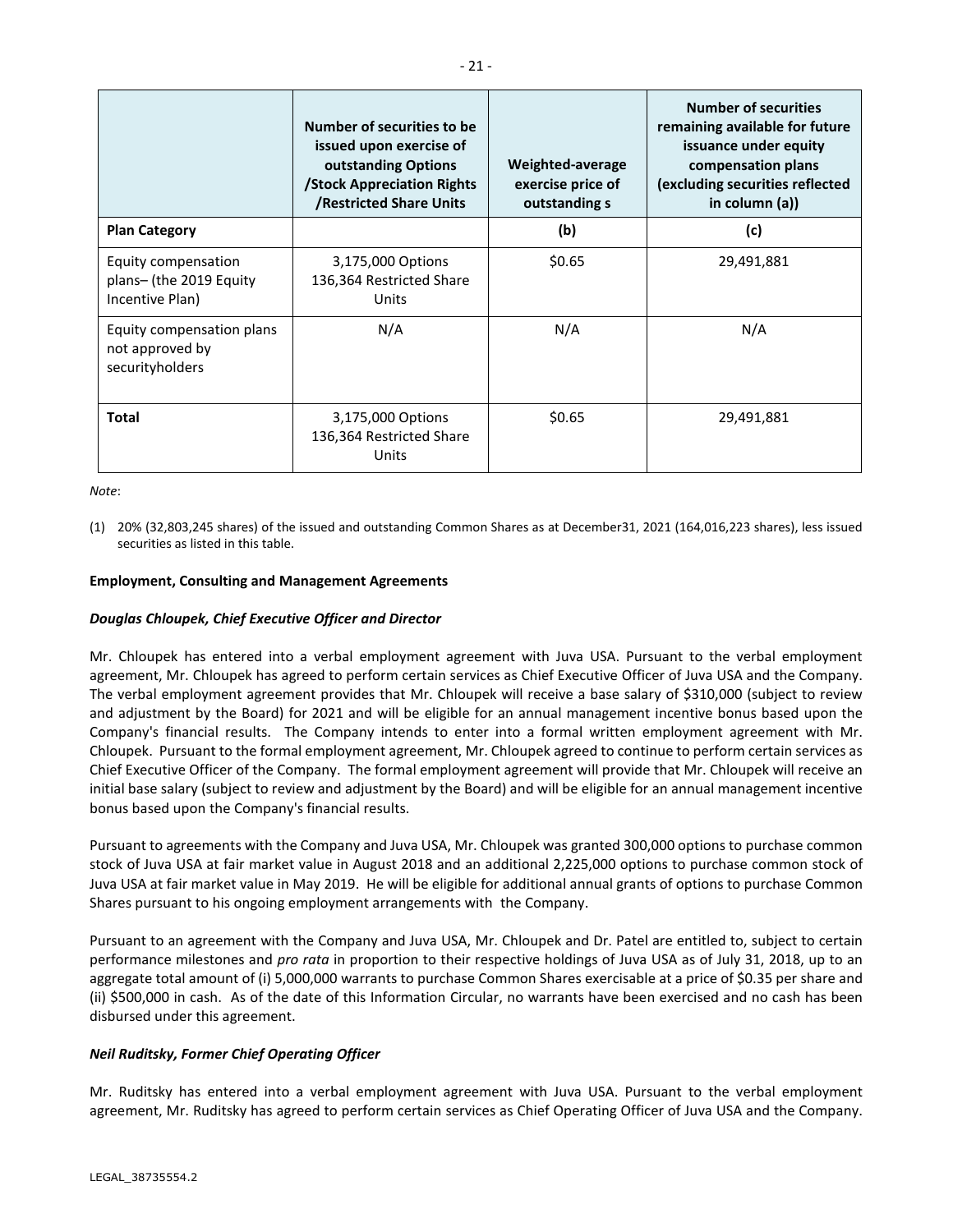The verbal employment agreement provides that Mr. Ruditsky will receive a base salary of \$185,000 (subject to review and adjustment by the Board) for 2021. Mr. Ruditsky ceased to serve as Chief Operating Officer on July 2, 2021.

# *Mathew Lee, Chief Financial Officer, Treasurer and Secretary*

Mr. Lee has entered into a consulting agreement with the Company dated November 1, 2019 for a term of 24 months, unless earlier terminated by either party or extended by mutual written agreement. Pursuant to the consulting agreement, Mr. Lee has agreed to perform certain services as Chief Financial Officer of the Company. The consulting agreement provides that Mr. Lee shall receive a monthly fee of CAD\$7,500 (CAD\$90,000 per annum), which may be increased based on the achievement by the Company of certain objectives in our business plan. The consulting agreement may be terminated by the Company for any reason upon 60 days' written notice or payment of two months' fees in lieu thereof, or without notice upon a material breach or in the event Mr. Lee is unable to provide the services for a period of thirty (30) consecutive days.

# *Kari Gothie, VP of Finance and Director*

Ms. Gothie has entered into a verbal employment agreement with Juva USA. Pursuant to the verbal employment agreement, Ms. Gothie has agreed to perform certain services as Vice President of Finance of Juva USA and the Company. The verbal employment agreement provides that Ms. Gothie will receive a base salary of \$300,000 (subject to review and adjustment by the Board) 2021.

# **Compensation Discussion and Analysis**

The Board has not appointed a compensation committee and the responsibilities relating to executive and director compensation, including reviewing and recommending director compensation, overseeing the Company's base compensation structure and equity-based compensation program, recommending compensation of the Company's officers, employees, and consultants and evaluating the performance of officers generally and in light of annual goals and objectives, is performed by the Board as a whole.

The Board also assumes responsibility for reviewing and monitoring the long-range compensation strategy for the Company's senior management. The Board reviews the compensation of senior management on a semi-annual basis taking into account compensation paid by other issuers of similar size and activity.

The Board has not considered the implications of the risks associated with the Company's compensation program. The Company intends to continue to formalize its compensation policies and practices and take into consideration the implications of the risks associated with the Company's compensation program and how it might mitigate those risks.

# *Philosophy and Objectives*

The Company compensation program for the senior management of the Company is designed within this context with a view that the level and form of compensation achieves certain objectives, including:

- (a) attracting and retaining qualified executives;
- (b) motivating the short and long-term performance of these executives; and
- (c) better aligning their interests with those of the Company's Shareholders.

In compensating its senior management, the Company has employed a combination of base compensation and equity participation through its share option plan.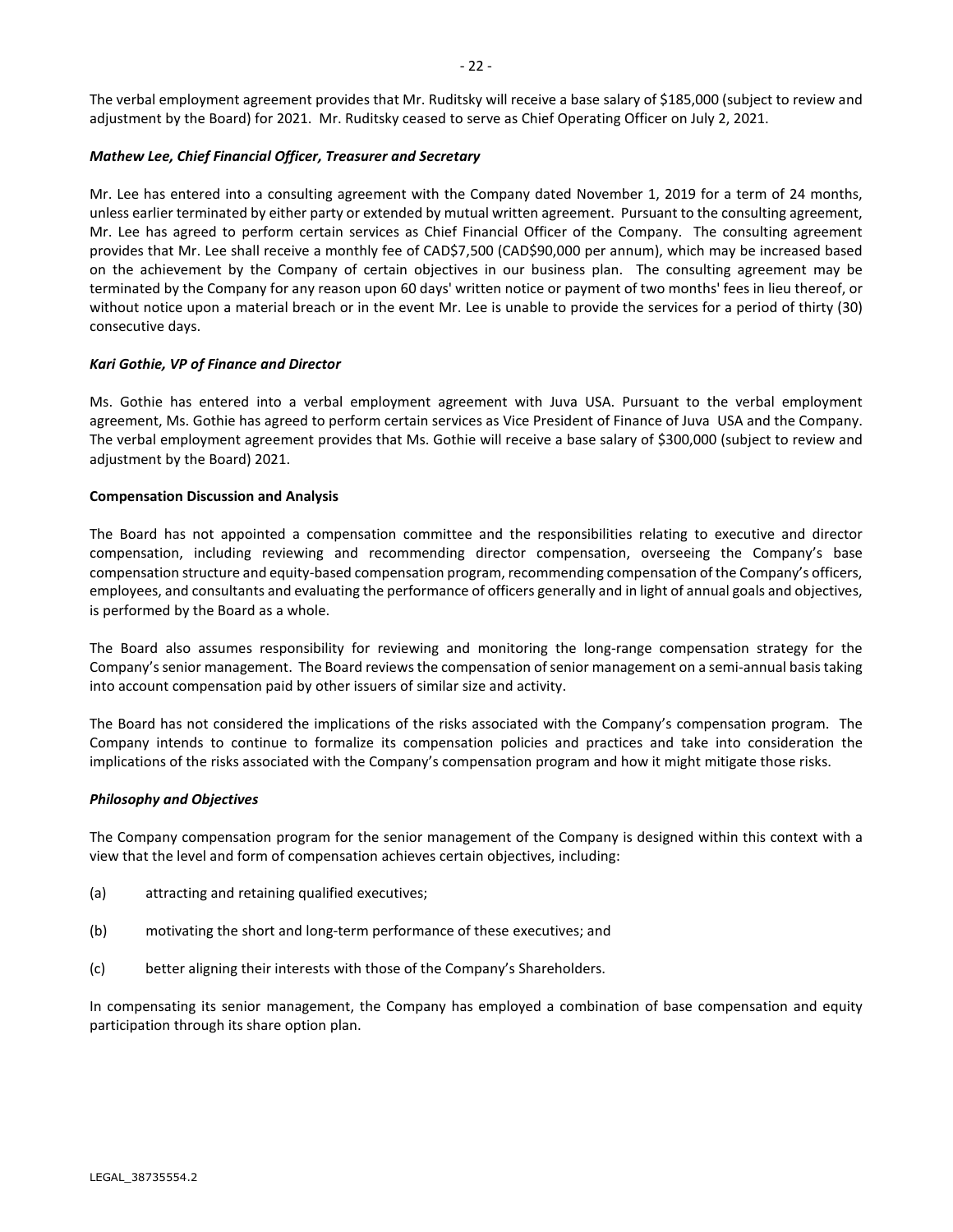### *Base Compensation*

In the Board's view, paying base compensation which are reasonable in relation to the level of service expected while remaining competitive in the markets in which the Company operates is a first step to attracting and retaining qualified and effective executives.

### *Bonus Incentive Compensation*

The Company's objective is to achieve certain strategic objectives and milestones. The Board will consider executive bonus compensation dependent upon the Company meeting those strategic objectives and milestones and sufficient cash resources being available for the granting of bonuses. The Board approves executive bonus compensation dependent upon compensation levels based on recommendations of the CEO. Such recommendations are generally based on information provided by issuers that are similar in size and scope to the Company's operations.

### *Equity Participation*

The Board believes that encouraging its executives, employees, and consultants to become Shareholders is the best way of aligning their interests with those of its Shareholders. Equity participation is accomplished through the Company's 2019 Equity Incentive Plan.

### *Compensation Review Process*

The Board has not proceeded to a formal evaluation of the implications of risks associated with the Company's compensation policies and practices. The Board reviews the risks at least once annually, if any, associated with the Company's compensation policies and practices at such time.

Executive compensation is comprised of short-term compensation in the form of a base compensation and long-term ownership through the Company's 2019 Equity Incentive Plan. This structure ensures that a significant portion of executive compensation (stock options) is both long-term and "at risk" and, accordingly, is directly linked to the achievement of business results and the creation of long-term shareholder value. As the benefits of such compensation, if any, are not realized by officers until a significant period of time has passed, the ability of officers to take inappropriate or excessive risks that are beneficial to their compensation at the expense of the Company and the Shareholders is extremely limited. Furthermore, the short-term component of the executive compensation represents a relatively small part of the total compensation. As a result, it is unlikely that an officer would take inappropriate or excessive risks at the expense of the Company or the Shareholders that would be beneficial to their short-term compensation when their long-term compensation might be put at risk from their actions.

The Board is able to closely monitor and consider any risks which may be associated with the Company's compensation policies and practices. Risks, if any, may be identified and mitigated through regular meetings of the Board during which financial and other information of the Company are reviewed. No risks have been identified arising from the Company's compensation policies and practices that are reasonably likely to have a material adverse effect on the Company.

#### *Base Salary or Consulting Fees*

Base salary ranges for the executive officers were initially determined upon a review of companies within the mining industry, which were of the same size as the Company, at the same stage of development as the Company and considered comparable to the Company.

In determining the base salary of an executive officer, the Board considers the following factors:

- (a) the particular responsibilities related to the position;
- (b) salaries paid by other companies in the mining industry which were similar in size as the Company;
- (c) the experience level of the executive officer;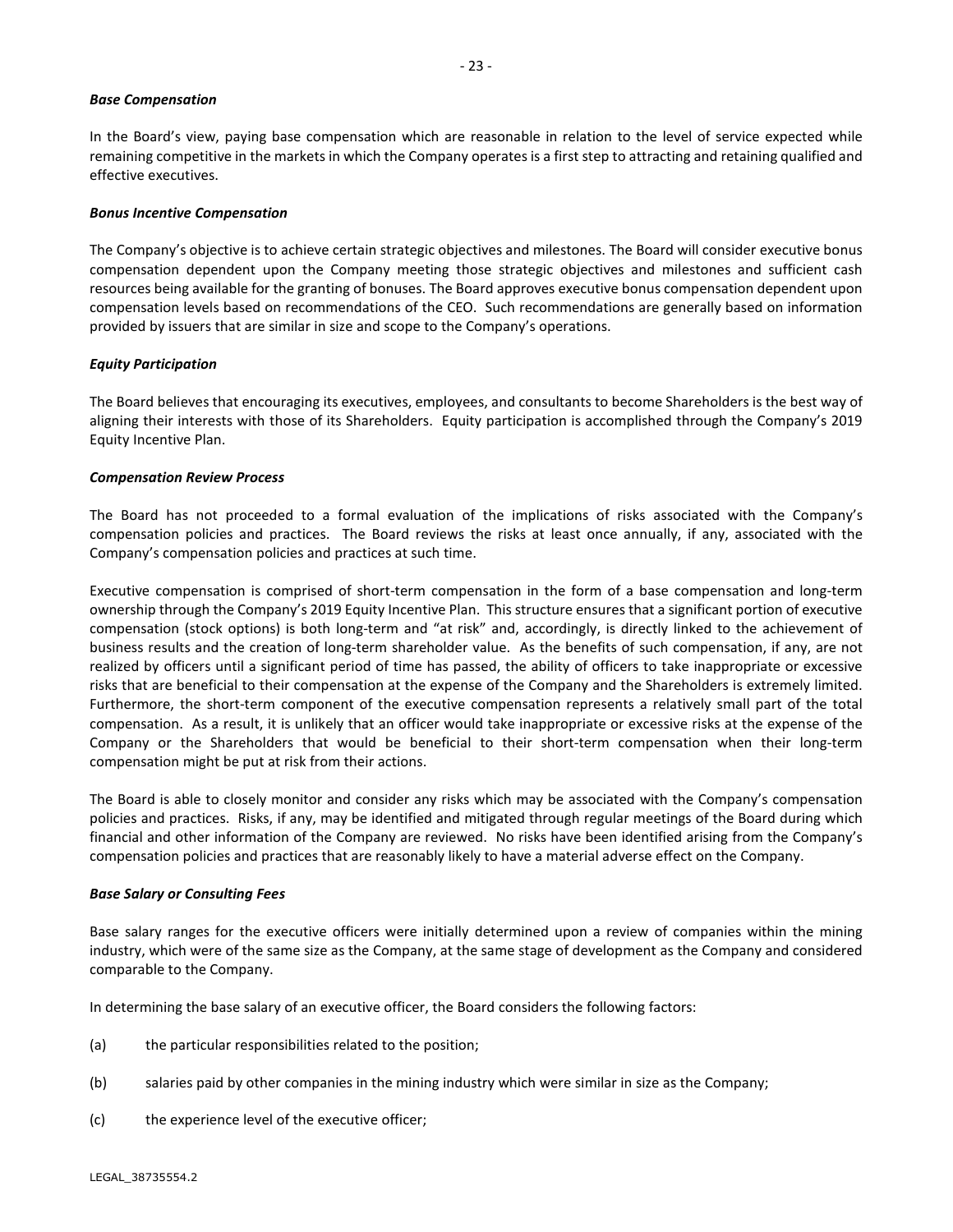- (d) the amount of time and commitment which the executive officer devotes to the Company; and
- (e) the executive officer's overall performance and performance in relation to the achievement of corporate milestones and objectives.

### *Related Party Transactions*

Key management are those personnel having the authority and responsibility for planning, directing and controlling the Company and include the Chief Executive Officer, Chief Financial Officer, Treasurer and Secretary and the Directors of the Company.

During the years ended December 31, 2021 and 2020, key management compensation included the following:

|                                | Year Ended December 31, 2021 | Year Ended December 31, 2020 |
|--------------------------------|------------------------------|------------------------------|
| <b>Management Compensation</b> | \$1,015,900                  | \$795,000                    |
| Share-Based Payments           | \$113,738                    | \$448,932                    |
| <b>Total</b>                   | \$1,129,638                  | \$1,243,932                  |

During the year ended December 31, 2021, the Company had the following related party transactions:

- (a) The Company paid \$876,115 (2020 \$891,044) in lease payments to Best Leasing Services, Inc., a company 100% owned by the CEO and a shareholder of the Company; and
- (b) The Company paid \$43,000 (2020 \$110,000) to a company minority owned by a former director of the Company.

Included in accounts payable and accrued liabilities as at December 31, 2021 is \$212,769 (2020 - \$53,541) owed to officers of the Company.

Included in deposits as at December 31, 2021 is \$24,000 (2020 - \$24,000) with Best Leasing Services, Inc.

# *Benefits and Perquisites*

The Company does not, as of the date of this Information Circular, offer any benefits or perquisites to its NEOs other than potential grants of incentive stock options as otherwise disclosed and discussed herein.

# *Hedging by Named Executive Officers or Directors*

The Company has not, to date, adopted a policy restricting its executive officers and directors from purchasing financial instruments, including, for greater certainty, prepaid variable forward contracts, equity swaps, collars, or units of exchange funds, which are designed to hedge or offset a decrease in market value of equity securities granted as compensation or held, directly or indirectly, by executive officers or directors. As of the date of this Information Circular, entitlement to grants of incentive stock options under the Company's Share Option Plan is the only equity security element awarded by the Company to its executive officers and directors

#### **Pension Disclosure**

The Company does not have any form of pension plan that provides for payments or benefits to the NEOs at, following, or in connection with retirement. The Company does not have any form of deferred compensation plan.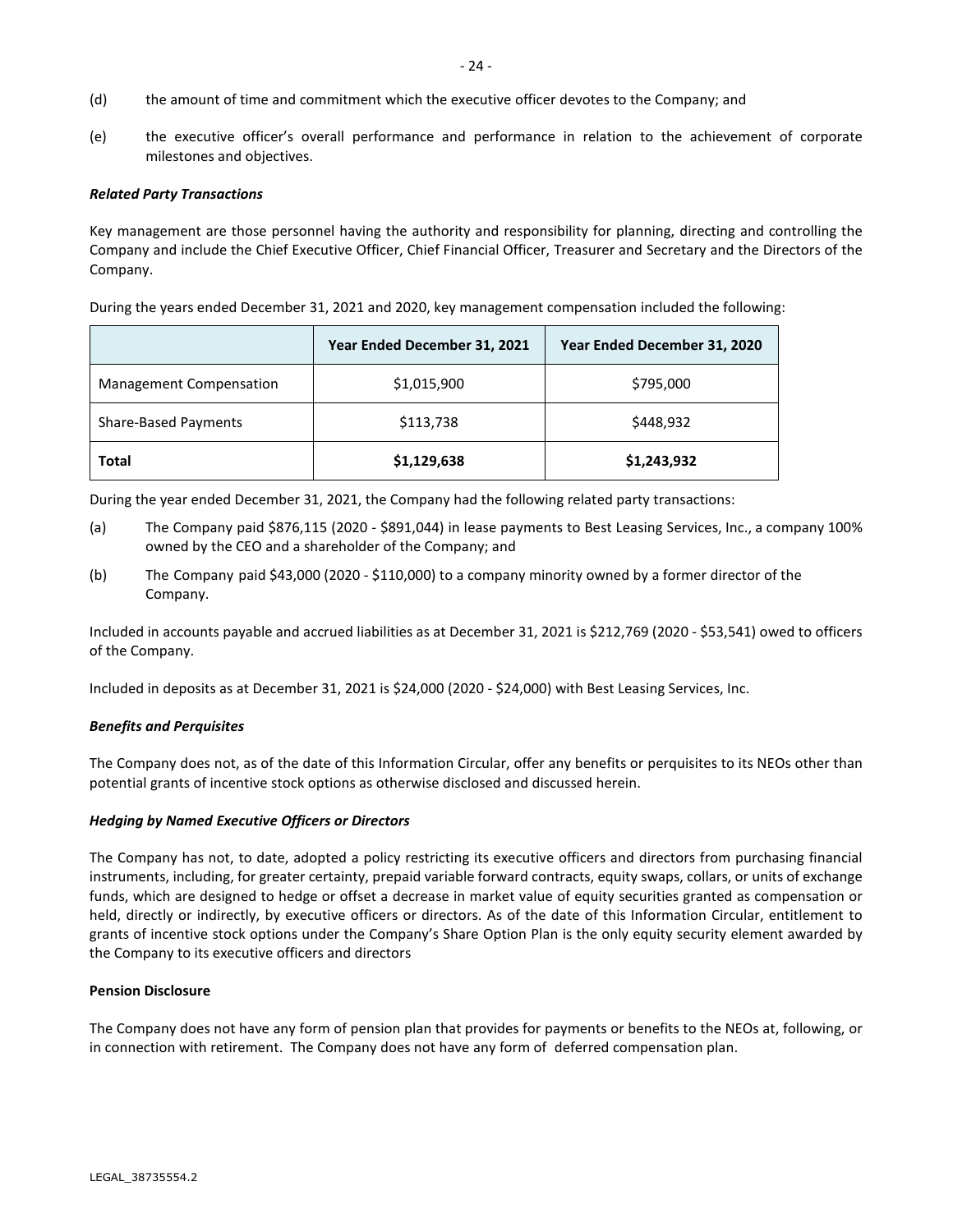#### **INDEBTEDNESS OF DIRECTORS AND EXECUTIVE OFFICERS**

Other than set out below, no directors, proposed nominees for election as directors, executive officers or their respective associates or affiliates, or other management of the Company were indebted to the Company as of the end of the most recently completed financial year or as at the date hereof.

### **INTEREST OF INFORMED PERSONS IN MATERIAL TRANSACTIONS**

This Information Circular briefly describes (and, where practicable, states the approximate amount) of any material interest, direct or indirect, of any informed person of the Company, any proposed director of the Company, or any associate or affiliate of any informed person or proposed director, in any transaction since the commencement of the Company's most recently completed financial year or in any proposed transaction which has materially affected or would materially affect the Company or any of its subsidiaries.

An informed person is one who generally speaking is a director or executive officer or a 10% shareholder of the Company. To the knowledge of management of the Company, no informed person or nominee for election as a director of the Company or any associate or affiliate of any informed person or proposed director had any interest in any transaction since the commencement of the Company's most recently completed financial year ending December 31, 2021 or in any proposed transaction which has materially affected or would materially affect the Company or any of its subsidiaries other than as set out in a document already disclosed to the public, except as disclosed in this Information Circular.

### **MANAGEMENT CONTRACTS**

Other than set out in this Information Circular, there are no management functions of the Company, which are to any substantial degree performed by a person or company other than the directors or executive officers of the Company.

### **PARTICULARS OF MATTERS TO BE ACTED UPON**

#### **2019 Equity Incentive Plan**

At the Meeting, shareholders will be asked to ratify, confirm and approve by an ordinary resolution, the Company's 2019 Equity Incentive Plan, as described above under heading "*Stock Option Plan and Other Compensation Plans"*.

#### *2019 Equity Incentive Plan Resolution*

#### "**BE IT RESOLVED, with or without variation, that:**

- (a) the Company's 2019 Equity Incentive Plan is hereby ratified, confirmed and approved;
- (b) any one or more of the director or officers of the Company be authorized to perform all such acts, deeds, and things and execute, under the corporate seal of the Company or otherwise, all such documents as may be required to give effect to this resolution."

An *ordinary resolution* is passed by the shareholders of the Company at a general meeting by a simple majority of the votes of all holders of Common Shares cast in person or by proxy.

# **The Board of Directors recommends that the shareholders vote in favour of the ordinary resolution to ratify, confirm and approve the Company's 2019 Equity Incentive Plan.**

**Proxies received in favour of management will be voted in favour of the 2019 Equity Incentive Plan unless the Shareholder has specified in the Proxy that his or her Shares are to be voted against such resolution.**

Shareholders may obtain a copy of the 2019 Equity Incentive Plan by contacting the Company at telephone 833 333-5882 or email: inquiries@juvalife.com. A copy will also be available for review by Shareholders at the Meeting.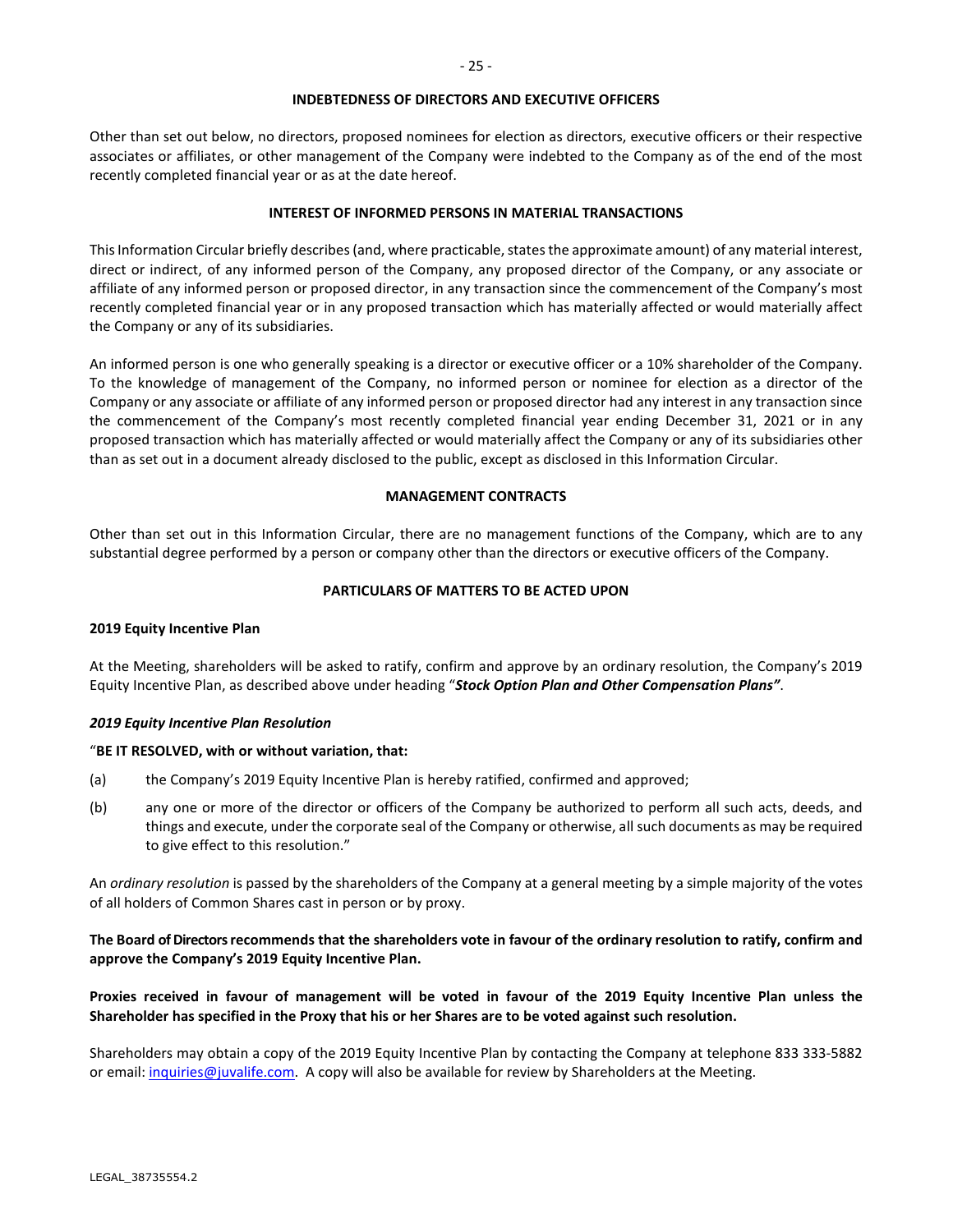### **ADDITIONAL INFORMATION**

Additional information concerning the Company is available through the Internet on SEDAR under the Company's SEDAR profile which may be accessed a[t www.sedar.com.](http://www.sedar.com/) or may be obtained by a Shareholder upon request without charge from the Company's Secretary at telephone 833 333-5882 or email: inquiries@juvalife.com. The Company may require the payment of a reasonable charge from any person or company who is not a securityholder of the Company, who requests a copy of any such document.

### **OTHER MATTERS**

The Board is not aware of any other matters which it anticipates will come before the Meeting as of the date of mailing of this Information Circular.

The contents of this Information Circular and its distribution to Shareholders have been approved by the Board.

**DATED** at Vancouver, British Columbia, as at May 20, 2022.

**BY ORDER OF THE BOARD**

*/s/ "Douglas Chloupek"*

**Douglas Chloupek Chief Executive Officer**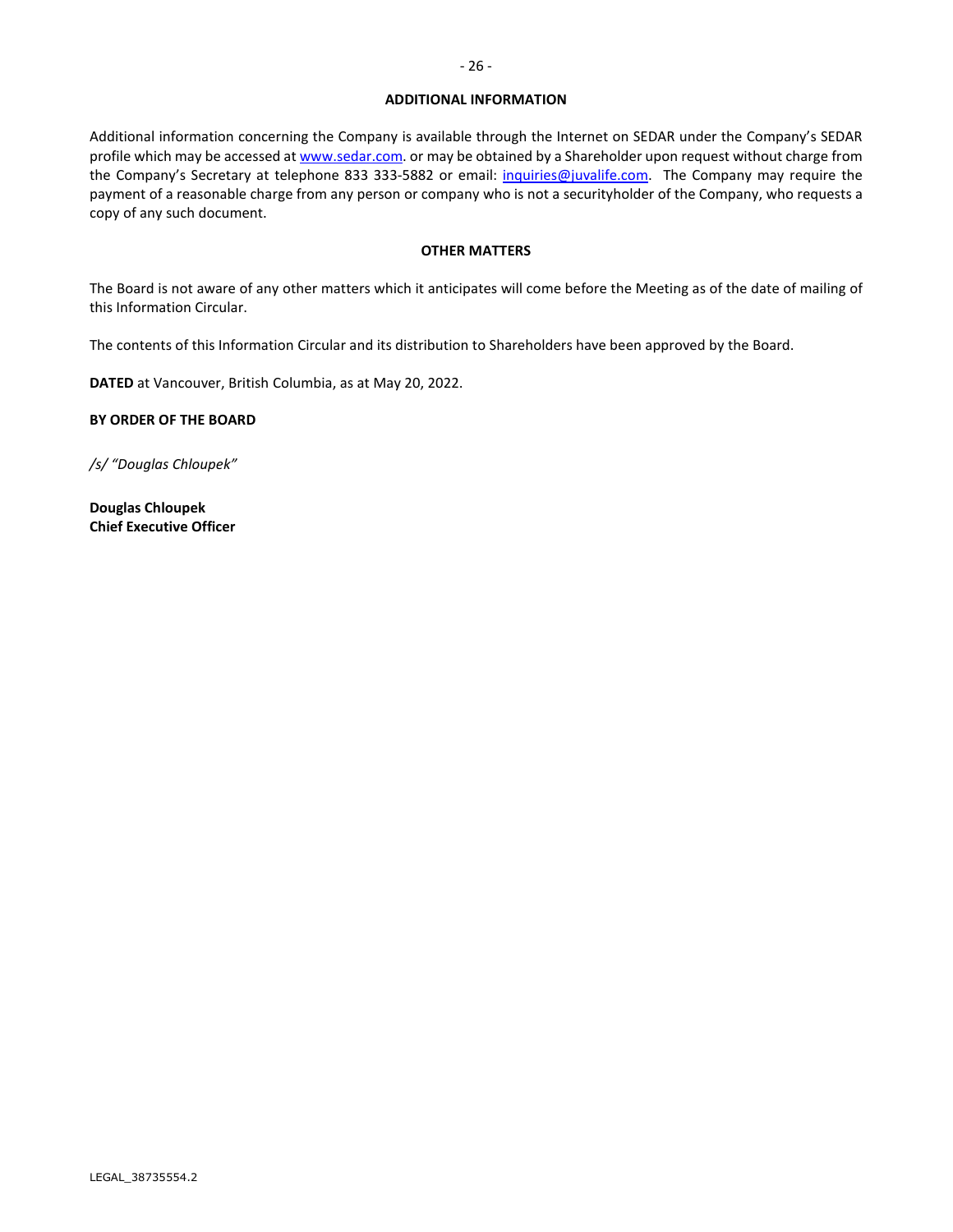# S**CHEDULE A**

# **AUDIT COMMITTEE CHARTER**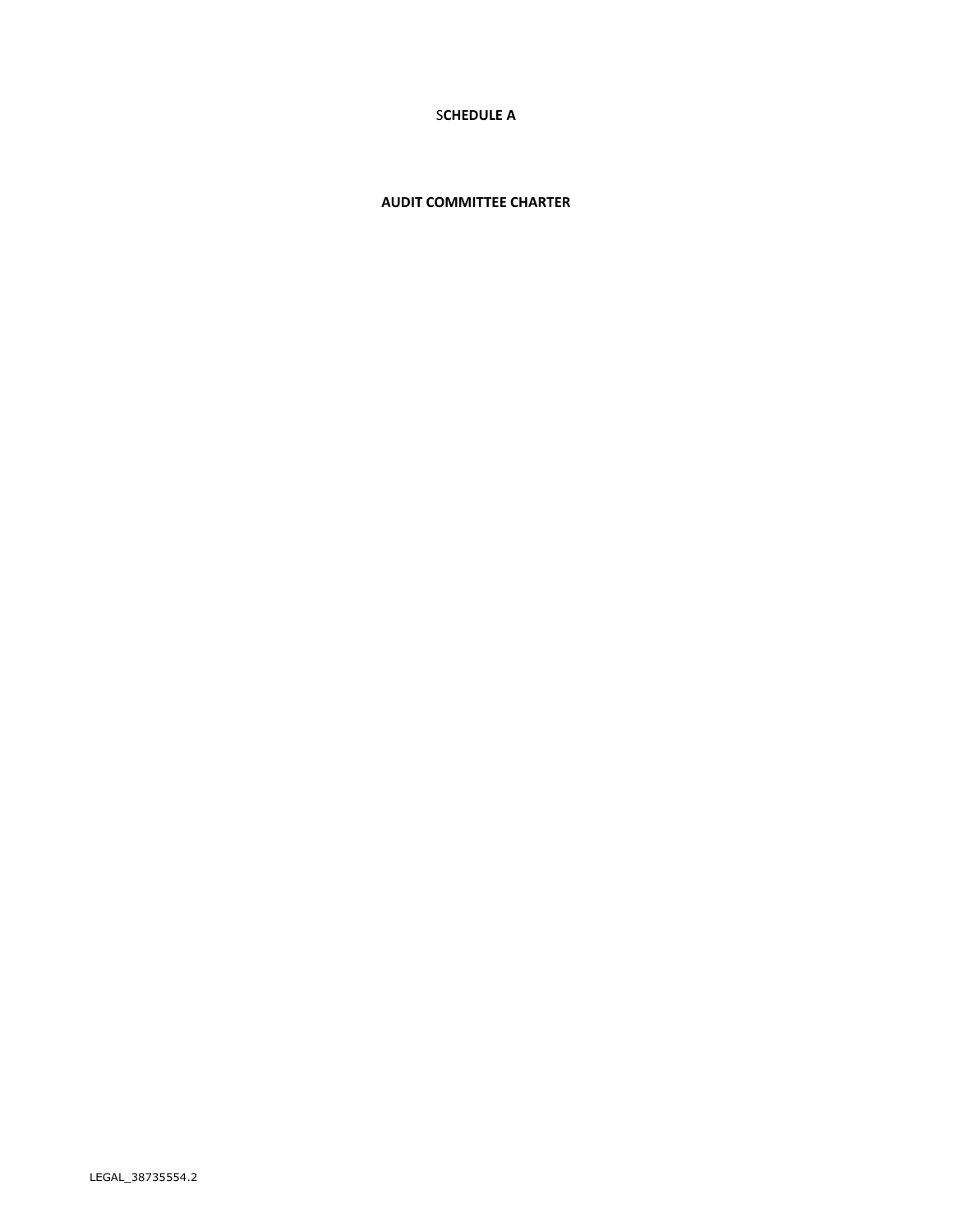# **JUVA LIFE INC.**

# **AUDIT COMMITTEE CHARTER**

# **I. GENERAL**

# **1. Organization**

There shall be a committee of the board of directors (the "**Board**") of Juva Life Inc. (the "**Company**") known as the Audit Committee (the "**Committee**"). This charter shall govern the operations of the Committee.

# **2. Purpose and Role of the Committee**

The Committee assists the Board in fulfilling its responsibility for oversight of the quality and integrity of the accounting, auditing, reporting practices, systems of internal accounting and financial controls, the annual independent audit of the Company's financial statements, and the legal compliance and ethics programs of the Company as established by management, and the Board shall also perform any other related duties as directed by the Board. In fulfilling this role, the Committee is expected to maintain free and open communications with the independent auditor and management of the Company and shall meet at least once each quarter.

While the Committee has the responsibilities and powers set forth below in this charter under the headings "Authority" and "Responsibilities and Processes", it is not the duty of the Committee to conduct audits or to determine that the Company's financial statements are fairly presented and are in accordance with generally accepted accounting principles. Management is responsible for the preparation of financial statements in accordance with generally accepted accounting principles. It is the role of the independent auditor to audit the financial statements.

# **II. PROCEDURAL MATTERS**

# **1. Composition**

The membership of the Committee shall be appointed by the Board and shall consist of at least three directors, the majority of whom will not be not be executive officers, employees or control persons of the Company or an affiliate of the Company (an "**Independent Member**").

# **2. Member Qualifications**

Each Independent Member of the Committee shall be, while at all times a member of the Committee, free of any relationship that, in the opinion of the Board, would interfere with the Independent Member's individual exercise of independent judgment.

Each member of the Committee shall be, while at all times a member of the Committee, generally knowledgeable in financial and auditing matters, specifically possessing the ability to read and understand fundamental financial statements including the Company's balance sheet, statement of operations and statement of cash flows.

The Board shall appoint one member of the Committee as chair. The chair shall be responsible for leadership of the Committee, including preparing the agenda, presiding over the meetings, making committee assignments and reporting to the Board. The chair will also maintain regular liaison with the Company's Chief Executive Officer, Chief Financial Officer and lead independent audit partner.

# **III. AUTHORITY**

The Committee is granted the authority to investigate any matter brought to its attention, with full access to all books, records, facilities and personnel of the Company. The Committee has the power to engage and determine funding for outside counsel or other experts or advisors as the Committee deems necessary for these purposes and as otherwise necessary or appropriate to carry out its duties. The Company shall provide appropriate funding, as determined by the Committee, for payment of compensation to any registered public accounting firm engaged for the purpose of preparing or issuing an audit report or performing other audit, review or attest services for the Company and for any advisors employed by the Committee as well as for the payment of ordinary administrative expenses of the Committee that are necessary or appropriate in carrying out its duties.

# **IV. RESPONSIBILITIES**

# **1. Primary Responsibilities**

The Committee's primary responsibilities include: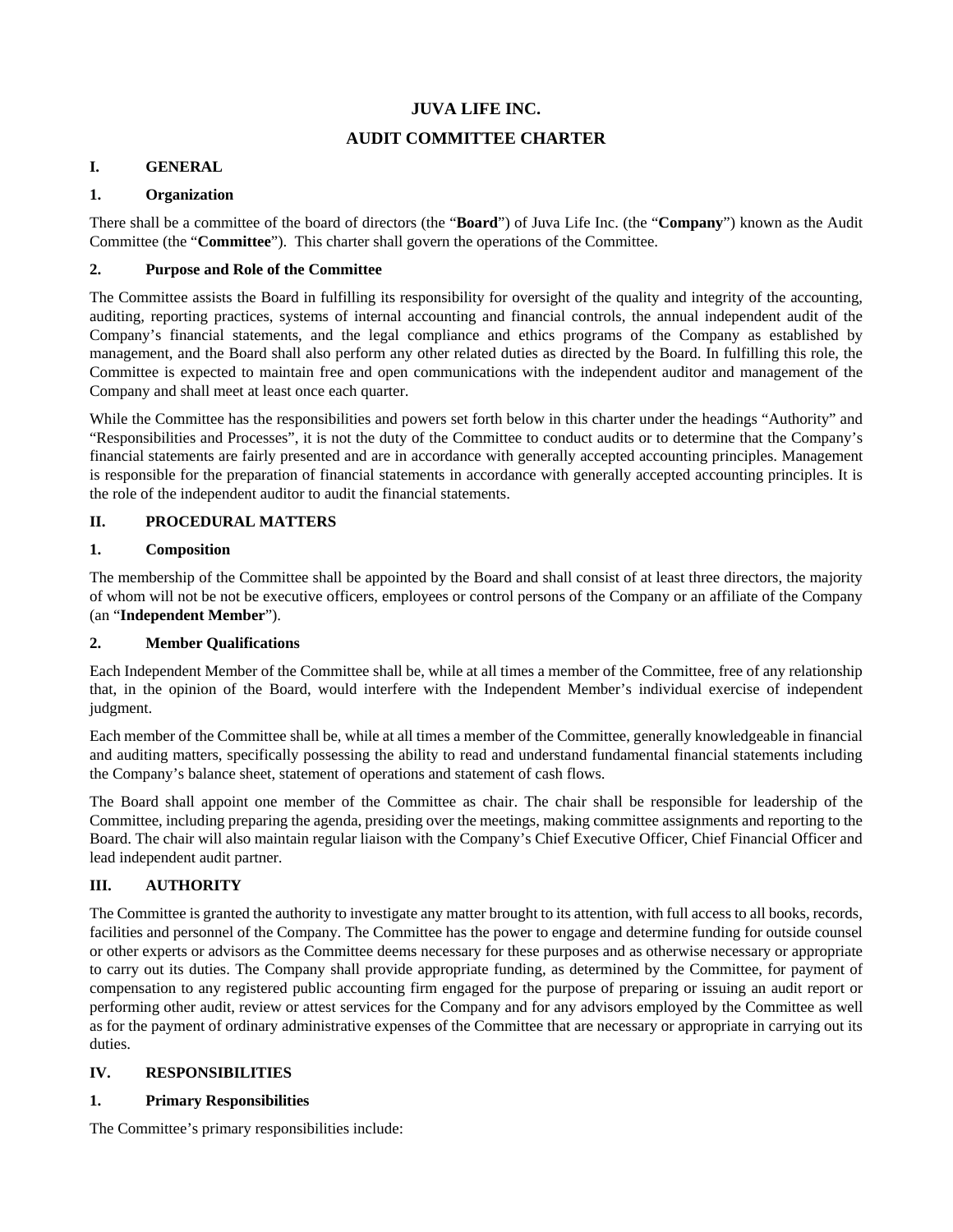- a) Overseeing the Company's financial reporting process on behalf of the Board and reporting the results or findings of its oversight activities to the Board.
- b) Having sole authority to appoint, retain and oversee the work of the Company's independent auditor and establishing the compensation to be paid to the independent auditor. The Company's independent auditor shall report directly to the Committee.
- c) Establishing procedures for the receipt, retention and treatment of complaints regarding accounting, internal accounting controls and/or auditing matters for the confidential, anonymous submission by the Company's employees of concerns regarding questionable accounting or auditing matters.
- d) Pre-approving all audit services and permissible non-audit services as may be amended from time to time.
- e) Overseeing the Company's system to monitor and manage risk, and legal and ethical compliance programs, including the establishment and administration (including the grant of any waiver from) a written code of ethics applicable to each of the Company's chief executive officer, chief financial officer, principal accounting officer or controller, or persons performing similar functions.

The Committee, in carrying out its responsibilities, believes its policies and procedures should remain flexible in order to react more effectively to changing conditions and circumstances. The Committee shall take the appropriate actions to set the overall corporate "tone" for quality financial reporting, sound business risk practices and ethical behaviour.

# **2. Recurring Responsibilities**

The following shall be the principal recurring processes of the Committee relating to its oversight responsibilities. These processes are set forth as a guide, with the understanding that the Committee may supplement them as appropriate and is not intended be a comprehensive list of all the actions that the Committee will take in discharging its duties. These processes are:

- a) Discussing with the independent auditor the objectivity and independence of the auditor and any relationships that may impact the auditor's objectivity or independence and receiving from the independent auditor disclosures regarding its independence and written affirmation that the independent auditor is in fact independent, and taking any action, or recommending that the Board take appropriate action to oversee the independence of the independent auditor.
- b) Overseeing the independent auditor relationship by discussing with the auditor the nature and scope of the audit process, receiving and reviewing audit reports, and providing the auditor full access to the Committee to report on any and all appropriate matters. The Committee has the sole authority to resolve disagreements, if any, between management and the independent auditor.
- c) Discussing with the independent auditor and the Company's financial and accounting personnel, together and in separate sessions, the adequacy and effectiveness of the accounting and financial controls of the Company and eliciting recommendations for the improvement of such internal control procedures or particular areas where new or more detailed controls or procedures may be desirable.
- d) Providing sufficient opportunity for the independent auditor to meet with the members of the Committee without members of management present. Among the items to be discussed in these meetings are the independent auditor's evaluation of the Company's financial and accounting personnel and the cooperation that the independent auditor received during the course of the audit.
- e) Discussing with management their review of the adequacy of the Company's disclosure controls and procedures, the effectiveness of such controls and procedures and any findings following such review.
- f) Reviewing the Company's system to monitor, assess and manage risk and legal and ethical compliance program.
- g) Reviewing and discussing with management and the independent auditor prior to the filing of the Company's annual report:
	- 1. The Company's annual financial statements and related footnotes and other financial information, including the information in the "Management's Discussion and Analysis".
	- 2. The selection, application and effects of the Company's critical accounting policies, practices and the reasonableness of significant judgments and estimates made by management.